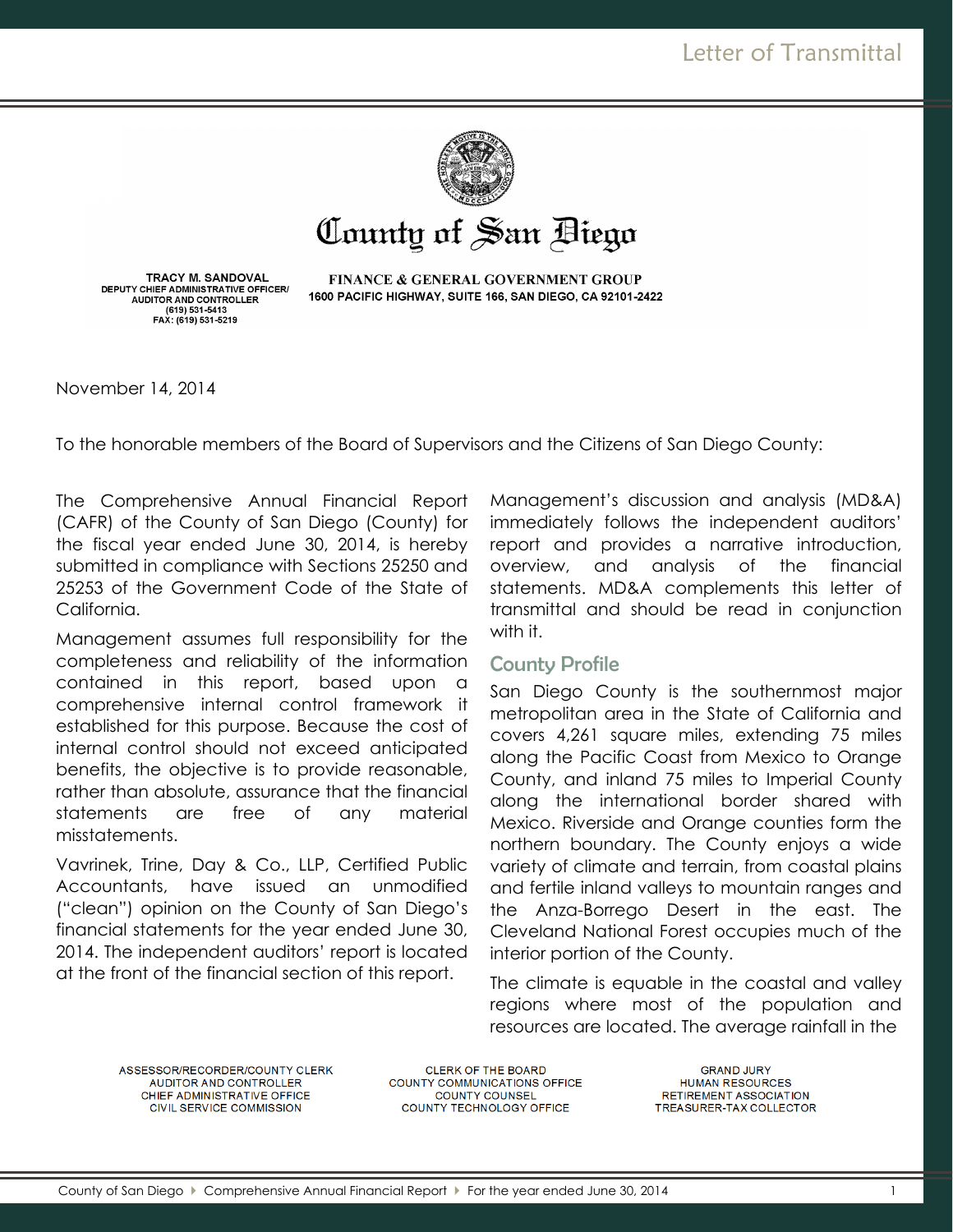coastal areas is 10 inches, so the County is highly dependent on imported water.

In March 2011, the U.S. Census Bureau estimated the County's population for 2010 to be 3,095,313, an increase of 10.0% from the 2000 figure of 2,813,833. The State of California Department of Finance released population data incorporating the 2010 Census counts as the benchmark showing the County's revised population estimate for January 1, 2013 was 3,150,178 and the County's population estimate for January 1, 2014 was 3,194,362. San Diego is the second largest county by population in California and the fifth largest county by population in the nation, as measured by the U.S. Census Bureau. There are 18 incorporated cities in the County; the City of San Diego being the largest, with a population of approximately 1,345,895; and Del Mar is the smallest, with a population of approximately 4,234.

The racial and ethnic composition of the County is as diverse as its geography. The regional population for 2030 is forecasted to be 3.9 million according to the San Diego Association of Governments' (SANDAG's) 2050 Regional Growth Forecast final series as of October 2011. SANDAG projects that in 2030 San Diego's population breakdown will be 41.9% White, 37.0% Hispanic, 11.4% Asian and Pacific Islander, 5.4% African American, and 4.3% all other groups. A significant growth in the Hispanic population is seen in this projection.

# County Government, Economy and Outlook

## County Government

San Diego became one of California's original 27 counties on February 18, 1850, shortly after California became the 31st State in the Union. The County functions under a charter adopted in 1933, as subsequently amended from time to time. A five-member Board of Supervisors elected to four-year terms in district, nonpartisan elections governs the County. Each board member is limited to no more than two terms and must reside in the district from which he or she is elected.

The Board of Supervisors sets priorities for the

County and oversees most County departments and programs and approves their budgets. Per California Government Code Section 23005, the County may exercise its powers only through the Board of Supervisors or through agents and officers acting under the authority of the Board or authority conferred by law. The Board of Supervisors appoints the following officers: the Chief Administrative Officer (CAO), the County Counsel, the Probation Officer and the Clerk of the Board of Supervisors. The Chief Administrative Officer appoints the Assistant Chief Administrative Officer/Chief Operating Officer, the Deputy Chief Administrative Officer/Auditor and Controller and all other appointive officers. The CAO assists the Board of Supervisors in coordinating the function and operations of the County; is responsible for carrying out all of the Board's policy decisions that pertain to the functions assigned to that officer; and supervises the expenditures of all departments. Elected officials head the offices of the Assessor/ Recorder/ County Clerk, District Attorney, Sheriff and Treasurer-Tax Collector.

The State Legislature has granted each county the power necessary to provide for the health and well-being of its residents. The County provides a full range of public services to residents, including law enforcement, detention and correction, emergency response services, health and sanitation, parks and recreation, libraries and roads. The County also serves as a delivery channel for many State services, such as foster care, public health care and elections. These services are provided by five business Groups (Public Safety, the Health and Human Services Agency, Land Use and Environment, Community Services and Finance and General Government), each headed by a General Manager who reports to the CAO.

#### Economy and Outlook

Despite a sluggish pace of the national economic recovery which started more than four years ago, the U.S. Economy not only made significant progress but an improved outlook is projected in the coming year. In 2013, real gross domestic product (GDP) increased by 1.9% compared to a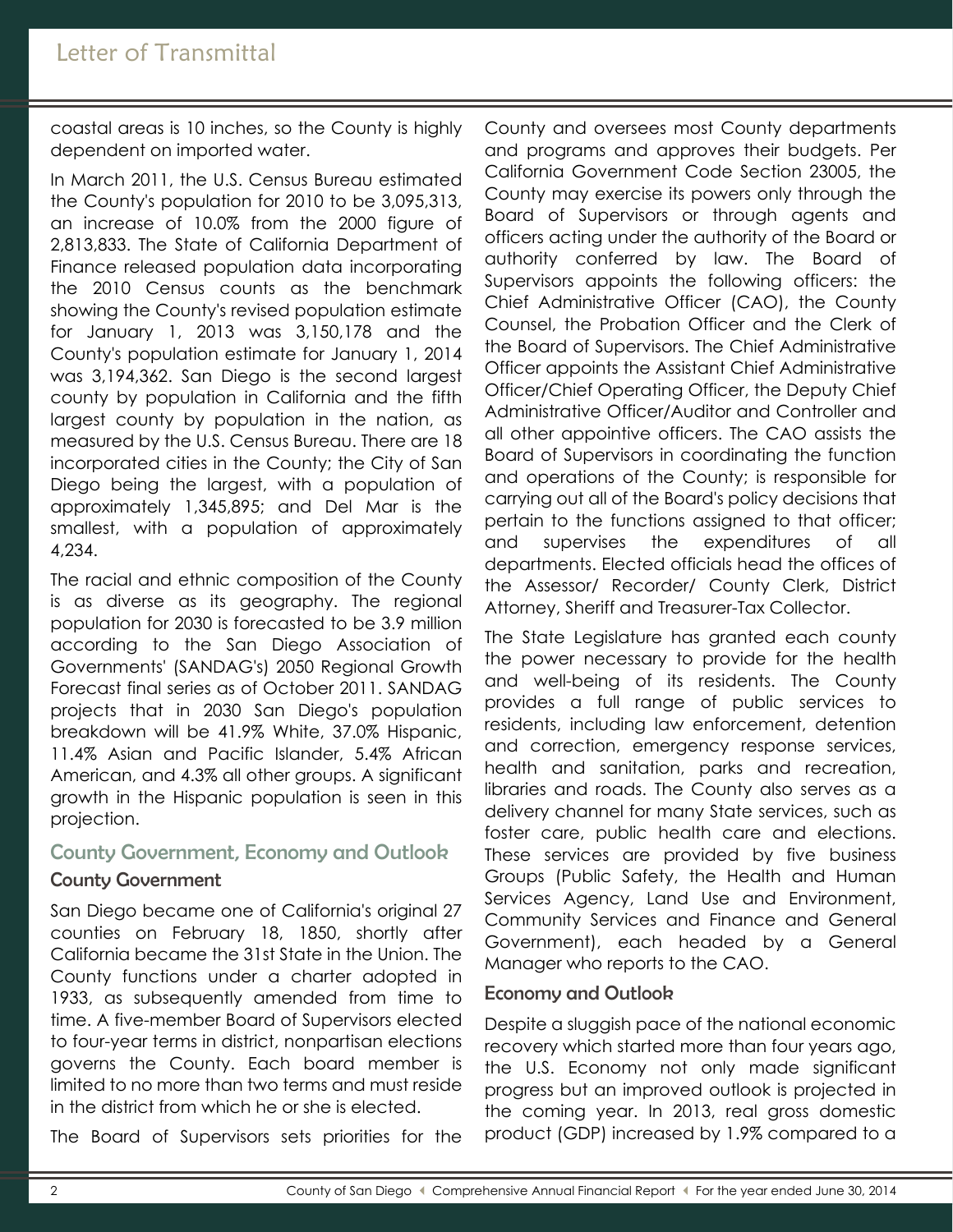2.8% increase for 2012. According to U.S. Department of Commerce Bureau of Economic Analysis (BEA), the decrease in federal government spending, slowdown in business investment, mainly in power, communication and equipment and consumer spending on services, contributed to the slowdown in real GDP growth in 2013. This was offset by acceleration in consumer spending on goods, slowdown on imports and less decline in local government spending. For the second quarter of 2014, the U.S. economy increased at an annual rate of 4.0% compared to an increase of 2.1% in the first quarter of 2014. This upturn in the percent change in real GDP primarily reflected upturns in private inventory investment and in exports, an acceleration in Personal Consumption Expenditures (PCE), an upturn in state and local government spending, an acceleration in nonresidential fixed investment, and an upturn in residential fixed investment that were partly offset by an acceleration in imports.

It should be noted that in July 2013, the BEA issued a comprehensive revision of GDP figures for 1929 through the first quarter of 2013. Revisions included a change in the reference year from 2005 to 2009, an upward revision of current-dollar GDP for all years, and the revision of 2012 from 2.2% to 2.8%.

Minutes from the Federal Open Market Committee meeting on July 29 and 30, 2014, indicated that real GDP projection would expand at a faster pace in the second half of the year and over the next two years than in 2013. Factors contributing to the acceleration include: further anticipated waning of the restraint on spending growth from changes in fiscal policy, continued improvement in credit availability, increases in consumer and business confidence, and a pickup in foreign economic growth. The Committee lowered its forecast for the unemployment rate over their projection period. The rebound in real GDP in the second quarter and the ongoing improvement in labor market conditions support the expectations for continued moderate economic expansion.

In the housing sector, existing home sales rose 8.9% in 2013 and more expansion is ahead for the housing market during the second half of 2014 after a gloomy first quarter. Both building starts and sales (new and existing) are expected to show additional growth. For existing home sales, headwinds include rising home values, slim wage gains, tight mortgage lending, fewer first-time buyers and less interest from investors. For new home sales, less desirable lot locations and affordability resulted in dim performance. As the economy picks up and lending to builders increases, more favorable lots should become more accessible (Source: Kiplinger's Economic Outlooks, August 2014 release).

According to Moody's Analytics, economic recovery has kicked into higher gear mainly due to the wind-down of fiscal austerity as situations are improving especially among state and local governments. Private economy has also been growing as evidenced by additional jobs. Jobs are being added fast enough to eliminate slack in the labor market, estimated at 1.5% to 2%, by late 2016. (Source: Moody's Analytics: US Macro Outlook: Back in Stride, August 5, 2014).

The June 2014 UCLA Anderson Forecast forecasts real GDP to grow 3.6% in the second quarter, with a 3% economy that gets a little healthier in 2016. UCLA indicates that this growth is not a recovery but instead normal growth. The forecast assumes the rate of unemployment continues to trend downward to 5.4% in 2016.

The U.S. Office of Travel and Tourism Industries, September 30, 2014 news announced that spending of international visitors in the United States continues to ascend showing a jump of more than 9% in June 2014 over June 2013. For the first six months of 2014, visitation was up 9% compared to the same period in 2013, resulting in six consecutive monthly increases for the year. This is another example of continuing growth after the Great Recession.

Now, after more than four years of recovery, California is on a more solid footing and is back on track to reclaim its status as the Golden State according to Kyser Center for Economic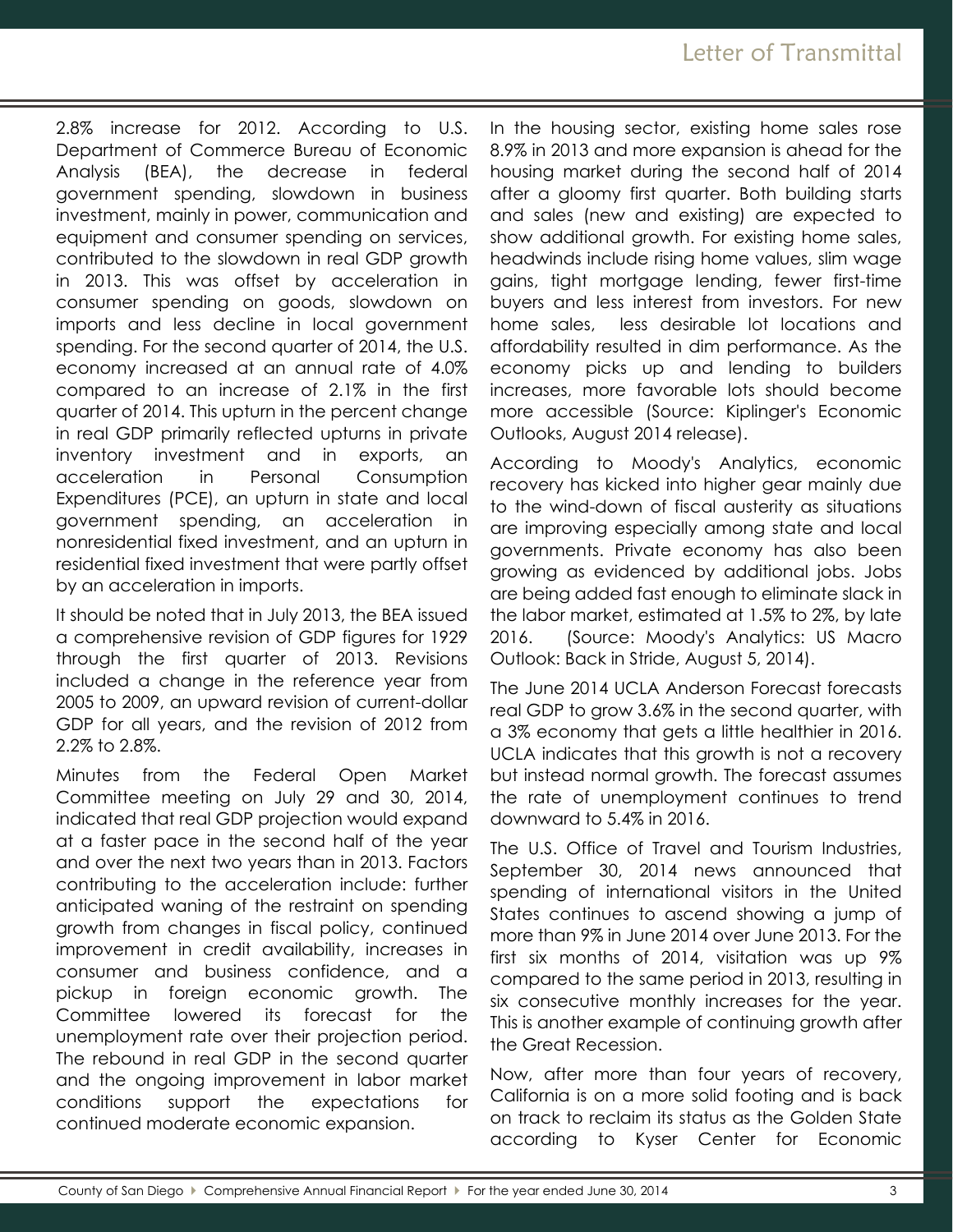Research. The recovery is accelerating in just about every part of the State. Despite the recovery being slow, more people are finding jobs, there is improvement in housing and the State budget situation is improving. In 2013, California had regained about 70% of jobs lost during the recession. The steep decline of the California economy during the recession was worsened by the fiscal challenges that began well before the downturn. Although the recovery continues to be very slow, the unemployment rate is falling, more people are finding jobs, the housing market is improving and for the first time in years, budget surpluses are in sight. (Source: Los Angeles County Economic Development Corporation, The Kyser Center for Economic Research: 2014-2015 Economic Forecast and Industry Outlook, February 2014). The State unemployment rate continued to improve and fell modestly from 10.5% in 2012 to 8.9% in calendar year 2013. The August 2014 unemployment rate showed continued improvement to 7.4% (seasonally adjusted rate). Nonfarm payroll employment in California during the month of August 2014 increased by 44,200 for a total gain of 1,418,600 jobs since the recovery began in February 2010 (Source: California Employment Development Department, News Release, September 19, 2014).

The average monthly employment in California's Aerospace and Technology sector in 2013 was 1.03 million workers, an increase of 23,400 or 2.3% compared with 2012. Agriculture jobs had an increase of 11,900 workers or 3.1% in 2013 compared with a year earlier. The health care industry in California has been a steady source of employment, adding jobs even during the recession, with year-over-year gains averaging 2.1% from 2009 through the first half of 2013. The second half of 2013, however, had a slowdown in hiring due to federal government sequestration and Patient Protection and Affordable Care Act limitations on Medicare reimbursement to providers. International trade continues to play an important role in the State's economy. California ranks as the second largest exporting State in the country, with imports outweighing exports by a

two-to-one margin. Tourism and hospitality jobs increased as all of the major California metropolitan areas experienced gains in both occupancy rates and average daily rates due to rising demand for hotel rooms. Construction activity and employment have both experienced noteworthy gains in 2013 after struggling for several years. New home permits are expected to show significant gains of 41.4% in 2014 and 35.0% in 2015. (Source: Los Angeles County Economic Development Corporation, The Kyser Center for Economic Research: 2014-2015 Economic Forecast and Industry Outlook, February 2014).

In 2009, real personal income declined 3.7%, but since that time real personal income grew by 1.5% in 2010, 4.6% in 2011 and 2.8% in 2012. It is forecasted to grow by 1.3% in 2013, 3.1% in 2014 and 4.1% in 2015. Taxable sales declined 14.2% in 2009, and then grew by 3.1% in 2010, by 7.0% in 2011, by 5.0% in 2012, and are estimated to grow by 3.7% in 2013, by 2.7% in 2014, by 2.3% in 2015 and by 2.9% in 2016. California's economy is expected to have a continued slow to no-growth in inland areas and above average growth for coastal areas. Nonfarm employment grew by 2.4% in 2012, by 3.0% in 2013 and is projected to grow by 2.1% in 2014 and 2.3% in 2015. (Source: UCLA Anderson Forecast, June 2014).

San Diego's economic outlook continues to be moderately positive. The region's economic stability is based on federal spending, innovation clusters, tourism and real estate. Government operations account for 18% of the region's GDP. Since the end of the Cold War, the military's presence has diminished but remains an important driver of the region's economy. San Diego is a thriving hub for technology-oriented industries and an important manufacturing center as well as a popular travel destination. The quality of life attracts a well-educated, talented workforce and well-off retirees which contributes to a positive outlook in consumer spending.

Another indicator of economic health is county taxable sales. Taxable sales began to decline overall in the county in 2007 and continued through 2009. In 2010, taxable sales showed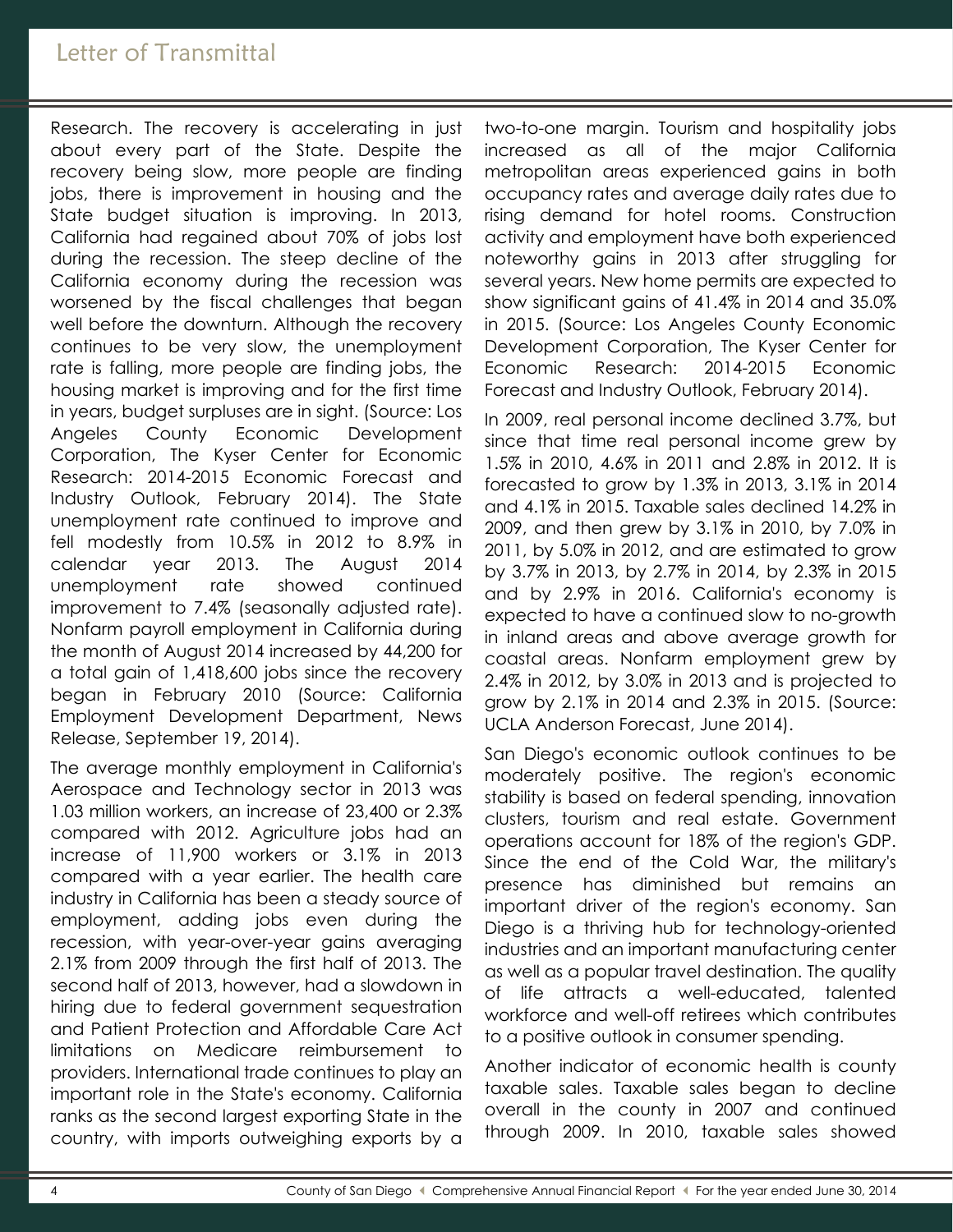moderate growth which continued in 2011. 2012 has shown continued improvement although not as great as 2011. Moderate growth in taxable sales is expected to continue in 2013 and 2014 in the region.

The state of the economy plays a significant role in the County's ability to provide core services and the mix of other services sought by the public. The real estate market has impacted the County's general purpose revenue (GPR), although GPR is expected to increase in fiscal year 2015 from fiscal year 2014. General purpose revenue is relied upon to fund local services where no other funding is available, as well as to fund the County's share of costs for services that are provided in partnership with the State and federal government. The County is continuing to adjust to new roles and responsibilities in the areas of health, public safety, and redevelopment. The County has been a Statewide model of collaboration and leadership in the implementation of healthcare reform through the federal Patient Protection and Affordable Care Act.

County management continuously evaluates and responds to the changing economic environment and its impact on the cost and the demand for County services. Specific actions are detailed in the fiscal year 2015 Adopted Operational Plan which can be accessed at http://www.sdcounty.ca.gov/auditor/opplan/ adoptedlist.html.

#### County's Economic Base

The County's economic stability is based on a significant manufacturing presence and innovation clusters (e.g. energy storage, cybersecurity, and clean technology), a large tourist industry attracted by the favorable climate of the region, a considerable defense-related presence related to federal spending; and the region is a thriving hub for biotech and telecommunications industries. Highlights of County employment as of August 2014 are listed below:

- Non-agricultural, industry employment totaled 1,347,200 jobs. This represents a gain of 34,200 jobs from the unadjusted August 2013 employment figures.
- The services industry, including information, professional and business services, education and health services, leisure and hospitality, and other services, constitutes the largest employment sector and accounted for approximately 49.4% of non-agricultural employment, with a total of 670,100 employed.
- The wholesale and retail trade industries were the second largest non-government sector, comprising approximately 13.9% of nonagricultural employment totaling 189,200 jobs.
- Government accounted for approximately 16.4% of non-agricultural employment (222,100). San Diego's military presence contributes to this significant component.
- Manufacturing accounted for an additional 7.1% of non-agricultural employment (96,900), up 2,200 jobs from the unadjusted employment figures for August 2013.
- The construction sector is greatly influenced by the general health of the economy, and in particular, population and housing growth. Construction employment, which accounted for 5.1% of total non-agricultural employment or 69,300 jobs, was up 6,800 from the unadjusted August 2013 employment figures.
- The financial sector, including finance, insurance, real estate and related employment, represents 5.2% of nonagriculture employment (71,100). Financial activities experienced a decrease of 700 jobs from the unadjusted employment figures for August 2013.
- Transportation, Warehousing and Public Utilities accounts for 2.1% of non-agricultural employment (28,100).
- Agriculture (9,900) and mining (400) accounted for approximately 0.7% of total employment.
- The San Diego County region experienced a net job gain of 15,900 from the August 2013 unadjusted employment figure of 1,592,000 (representing civilian labor force data by place of residence including self-employed,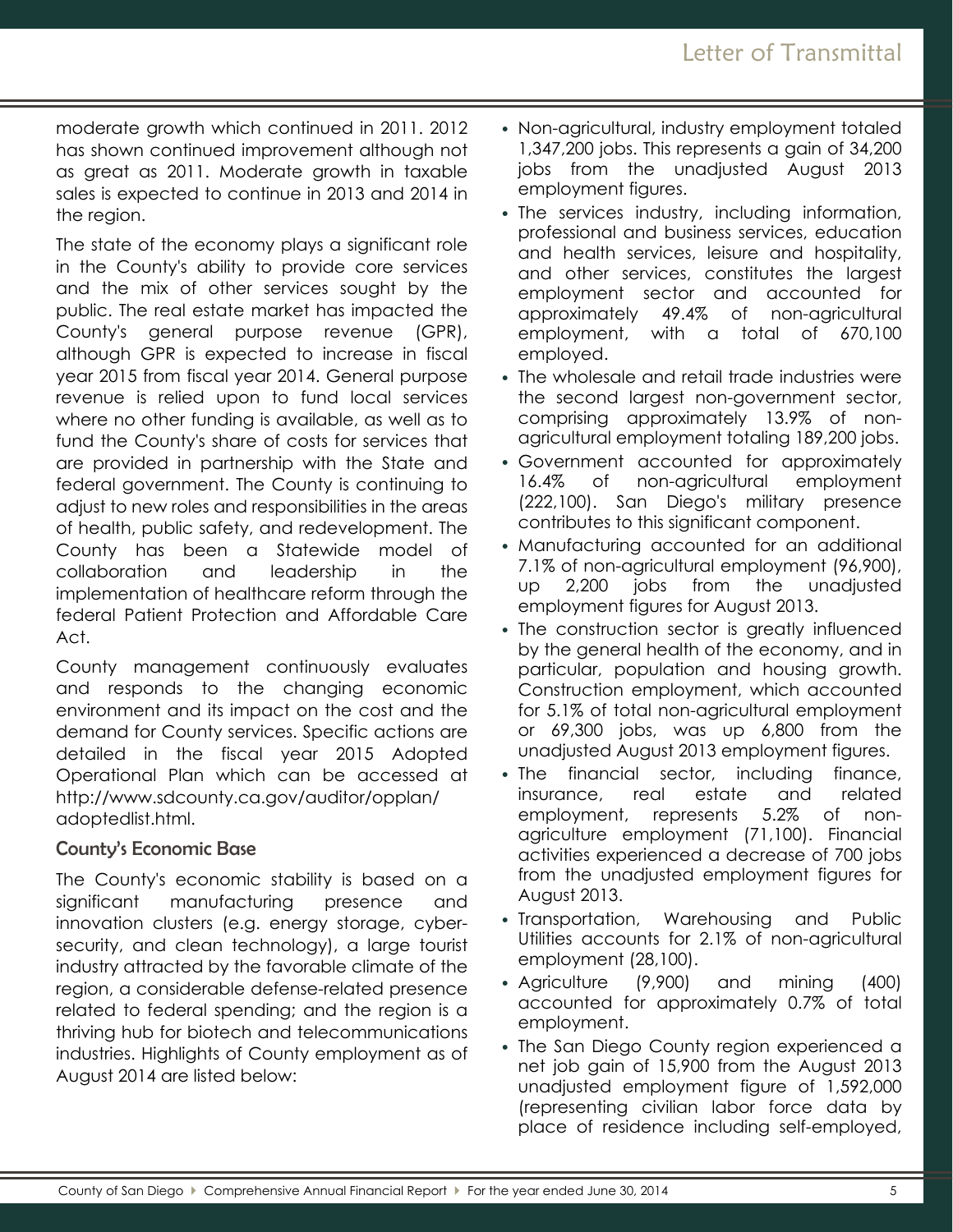household domestic workers, unpaid family workers and workers on strike), to the August 2014 level of 1,607,900.

County revenues that are affected by the state of the local economy include property taxes, sales taxes, and charges for services. Key factors impacting these revenues include real estate activity and consumer spending which are in turn greatly influenced by interest rates and employment levels. Short and long-term interest rates are low by historical standards.

In the second quarter of 2014, lower interest rates were not enough to offset increasing home prices. Housing affordability statewide declined in 19 of 26 counties from 33% in the first quarter of 2014 to 30% in the second quarter 2014, which is a 36% decline compared to second quarter of 2013. The percentage of home buyers who could afford to purchase a median-priced, existing single-family home in San Diego dropped to 26% in the second quarter of 2014, from 32% in second quarter of 2012. (Source: California Association of Realtors affordability index). The rate of first-time buyers in second quarter 2014 was 50% compared to 51% in first quarter 2014. The median home price of existing single family homes sold also increased to \$510,860 in August 2014 compared to \$482,470 in August of 2013. During 2009 and 2010, median home sales started to rebound from the low experienced at the end of 2008 and early 2009. Median home prices declined marginally in 2011 but showed significant improvement in June 2013.

Overall, there seems to be a general view that the pace of economic recovery at the national, state and local levels will continue to be gradual.

Sources: State of California Department of Finance, U.S. Census Bureau, U.S. Department of Commerce Bureau of Economic Analysis, San Diego Association of Governments (SANDAG) - San Diego's Regional Planning Agency, the State of California Employment Development Department, and the California Association of Realtors.

# General Management System

The General Management System (GMS) is the County's strategic framework that guides operations and service delivery to residents, businesses and visitors. The GMS identifies how the County sets goals, prioritizes the use of resources, evaluates performance, ensures collaboration and recognizes accomplishments in a structured, coordinated way. By communicating and adhering to this strategic framework, the County of San Diego is able to create and maintain an organizational culture that values transparency, accountability, innovation, and fiscal discipline and that provides focused, meaningful public services.

At the heart of the GMS are five overlapping components which ensure that the County asks and answers crucial questions, as well as completes required deliverables:

- Strategic Planning
- Operational Planning
- Monitoring and Control
- Functional Threading
- Motivation, Rewards and Recognition

These five GMS components form an annual cycle that is renewed each fiscal year with review of the Strategic Plan and development of a new Operational Plan. More information about the GMS and the Strategic Plan is available online at: www.sdcounty.ca.gov/cao/.

Context for Strategic and Operational Planning

To be effective, the goals that the County sets and the resources that are allocated must be consistent with the purpose of the organization. The context for all strategic and operational planning is provided by the County's Vision:

A county that is safe, healthy and thriving.

By establishing a clear Vision, the County can articulate the strategies it will take to carry out its Mission. The Mission reflects the County's commitment to understand and respond to the critical issues that affect county residents:

To efficiently provide public services that build strong and sustainable communities.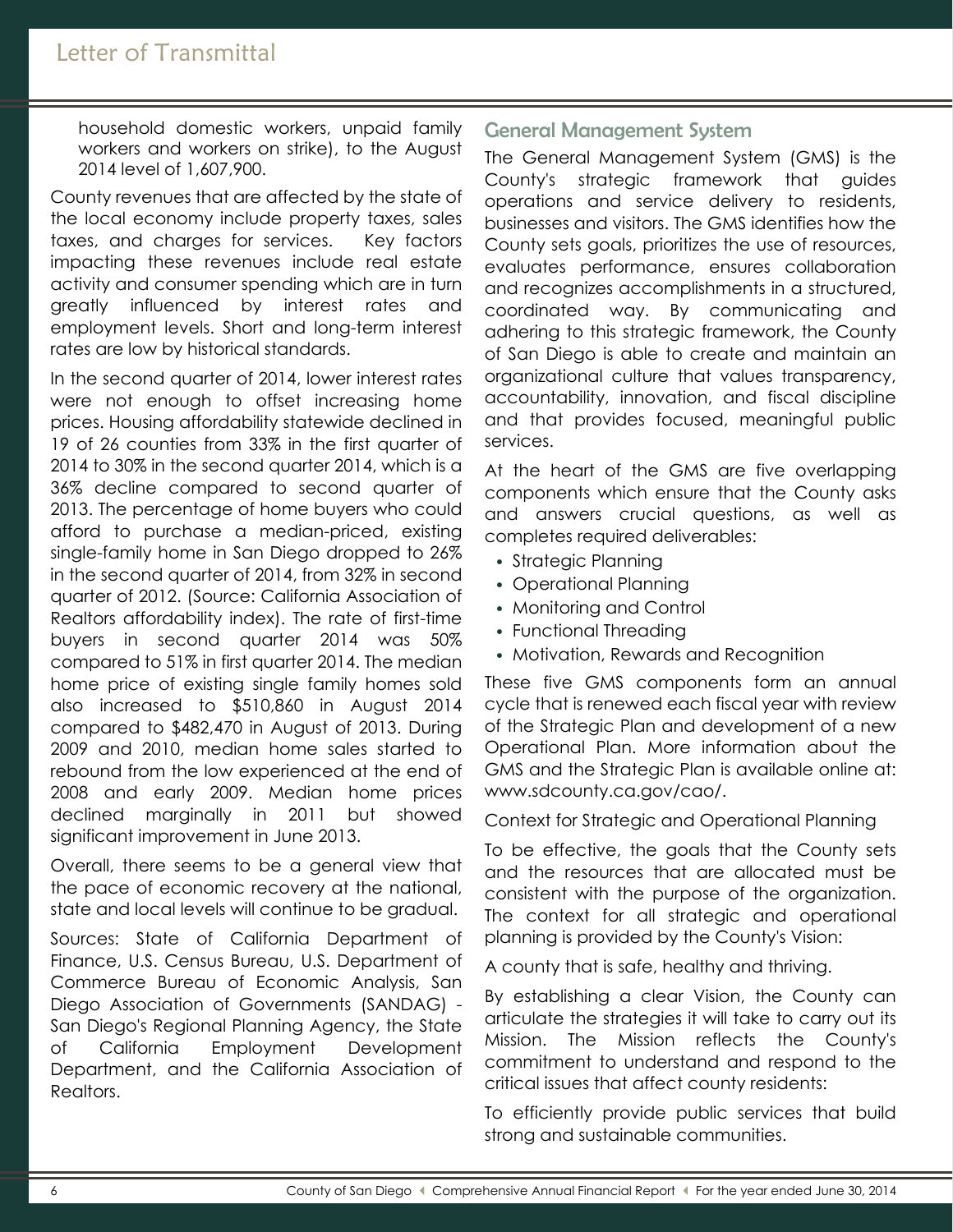The County recognizes that "The noblest motive is the public good." As such, there is an ethical obligation to uphold basic standards as we conduct operations. The County embraces the following values and guiding principles:

- Integrity-We are dedicated to the highest ethical standards.
- Stewardship-We will ensure responsible stewardship of all that is entrusted to us.
- Commitment-We are committed to excellence in all that we do.

# Strategic and Operational Planning (Budgetary) Process

A five-year Strategic Plan is updated annually to provide long-term direction to County managers and staff. The Strategic Plan is developed by the Chief Administrative Officer and the County Executive Team, based on the policies and priorities set by the Board of Supervisors and an enterprise-wide review of the issues, risks and opportunities facing the region and the County organization. The Strategic Initiatives and their supporting objectives include:

**Safe Communities**: Promote safe communities,

**Sustainable Environments**: Support environments that foster viable, livable communities while bolstering economic growth, and

**Healthy Families**: Make it easier for residents to lead healthy lives while improving opportunities for children and adults.

The Operational Plan provides the County's financial plan for the next two fiscal years. However, pursuant to Government Code §29000 et seq., State law allows the Board of Supervisors to formally adopt only the first year of the Operational Plan as the County's budget. The Board approves the second year of the plan in principle for planning purposes. To demonstrate that resources are allocated to support the County's Strategic Plan goals, all program objectives in the Operational Plan and department performance measures are aligned with the Strategic Plan Initiatives and/or the Required Disciplines for Excellence. State law permits modifications to the adopted budget during the year with approval by the Board of Supervisors, or in certain instances, by the Deputy Chief Administrative Officer/Auditor and Controller. The Chief Administrative Officer reviews the status of the County's performance against the budget in a quarterly status report to the Board of Supervisors.

# Financial (Budgetary) Policies

Government Code (GC) Sections 29000 through 29144 provide the statutory requirements pertaining to the form and content of the County's Budget. Government Code Section 29009 requires a balanced budget in the proposed and final budgets, defined as "funding sources shall equal the financing uses".

County Charter Section 703 establishes the Chief Administrative Officer as responsible for all Group/ Agencies and their departments (except departments with elected officials as department heads) and for supervising the expenditures of all departments and reporting to the Board of Supervisors on whether specific expenditures are necessary.

County Administrative Code Article VII establishes the components and timeline for the budget process and establishes the Chief Administrative Officer as responsible for budget estimates and submitting recommendations to the Board of Supervisors.

The County has the following financial policies that serve as guidelines for the budget process:

# Board of Supervisors Policies

A-136 Use of County of San Diego General Management System for Administration of County Operations: Establishes the General Management System (GMS) as the formal guide for the administration of County departments, programs and services, and ensures that all County departments and offices operate in compliance with the GMS.

B-29 Fees, Grants, Revenue Contracts Department Responsibility for Cost Recovery: Provides a methodology and procedure to encourage County departments to recover full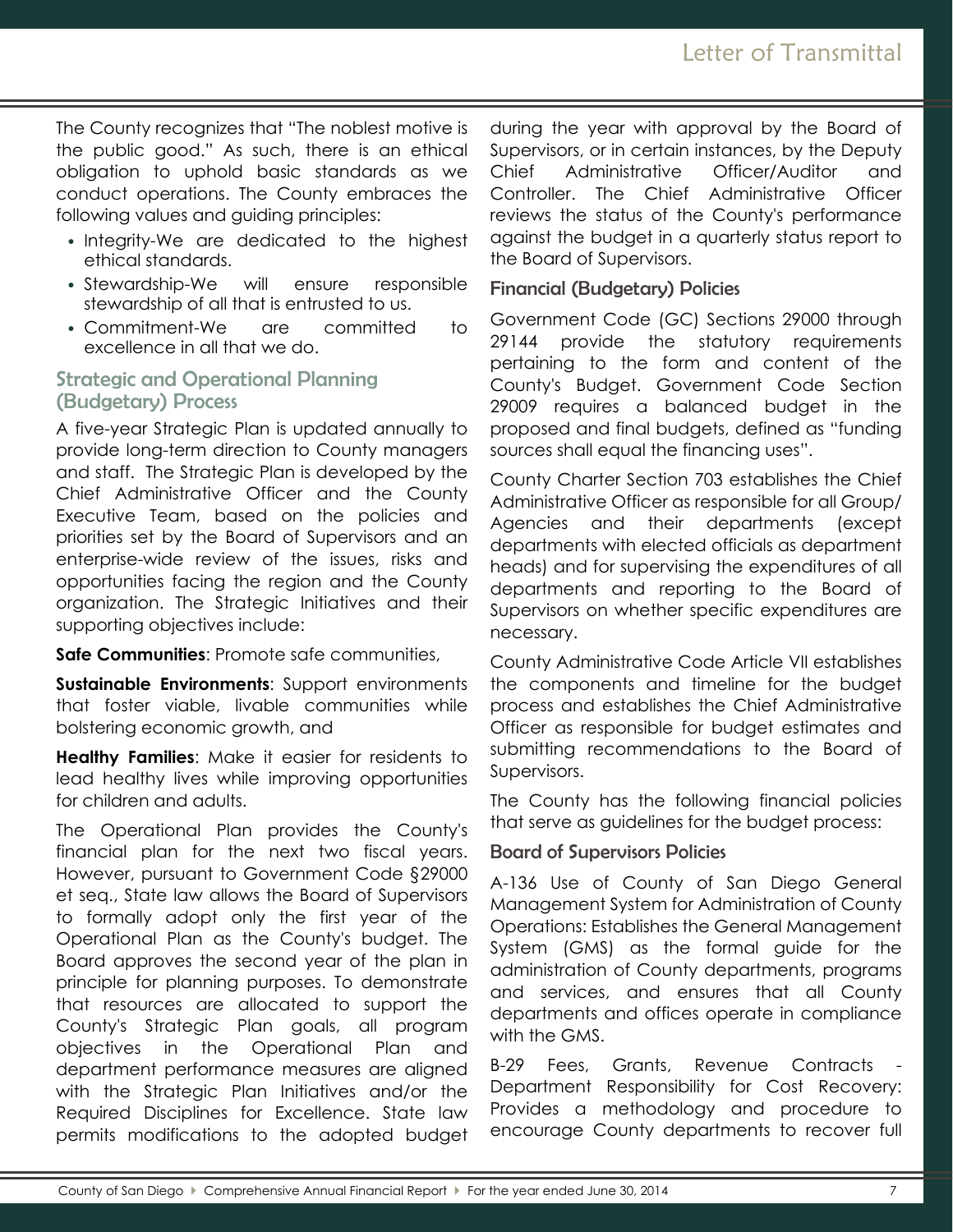cost for services whenever possible.

B-71 Fund Balance and Reserves: Establishes guidelines regarding the use of fund balance and the maintenance of reserves in order to protect the fiscal health and stability of the County. Expenditures for services are subject to fluctuations in demand and revenues are influenced by changes in the economy and by State and Federal regulations. This policy ensures the County is prepared for unforeseen events by establishing and maintaining prudent levels of fund balance and reserves.

M-13 Legislative Policy: State-Mandated Local Program Costs: Calls on the State and Federal Legislature to encourage equitable reimbursement of mandated local program costs.

#### Administrative Manual

0030-01 Procedure for Fees, Grants and Revenue Contracts for Services Provided to Agencies or Individuals Outside the County of San Diego Organization: Establishes a procedure within the framework of Board of Supervisors Policy B-29, to serve as guidance in the process of recovering full costs for services provided to agencies or individuals outside the County of San Diego organization under grants or contracts or for which fees may be charged.

0030-06 State Mandated Cost Recovery: Establishes guidelines to attempt full recovery of all State mandated costs resulting from chaptered legislation and executive orders.

0030-14 Use of One-Time Revenues: One-time revenue will be appropriated only for one-time expenditures such as capital projects or equipment, not to ongoing programs.

0030-22 Revenue Management - Auditor and Controller Responsibilities: The Auditor and Controller is responsible for reviewing and evaluating revenues from all sources in order to maximize these revenues within legal provisions and to institute internal controls and systems to be used by departments to estimate, claim, and collect revenues.

0030-23 Use of the Capital Program Funds (CPFs), Capital Project Development and Budget Procedures: Establishes procedures for developing the scope of capital projects, monitoring the expenditure of funds for capital projects, timely capitalization of assets and closure of capital projects within the Capital Program Funds.

#### Strategic Initiatives and Achievements

The County ensures operations are strategically aligned across the organization by developing a five-year Strategic Plan that sets forth its priorities and what it will accomplish with its resources. The Strategic Plan is developed by the Chief Administrative Officer and the County Executive Team, based on the policies and initiatives set by the Board of Supervisors and an enterprise review of the issues, risks and opportunities facing the region. All County programs support at least one of these three Strategic Initiatives or the Required Disciplines for Excellence through objectives that make achievement of the initiatives possible. The Strategic Initiatives and their supporting objectives include:

**Safe Communities:** Promote safe communities.

- Protect residents from crime and abuse.
- Provide for a strong, collaborative criminal justice system that holds offenders accountable and protects victims' rights.
- Reduce recidivism and help offenders successfully reenter society.
- Make neighborhoods safe to live, work and play.
- Help communities prepare, respond, and recover from natural disasters, public health threats, environmental hazards and other emergencies.

**Sustainable Environments:** Support environments that foster viable, livable communities while bolstering economic growth.

• Provide for planning, development, infrastructure and services that support the local economy and are fundamental to a strong, vibrant region.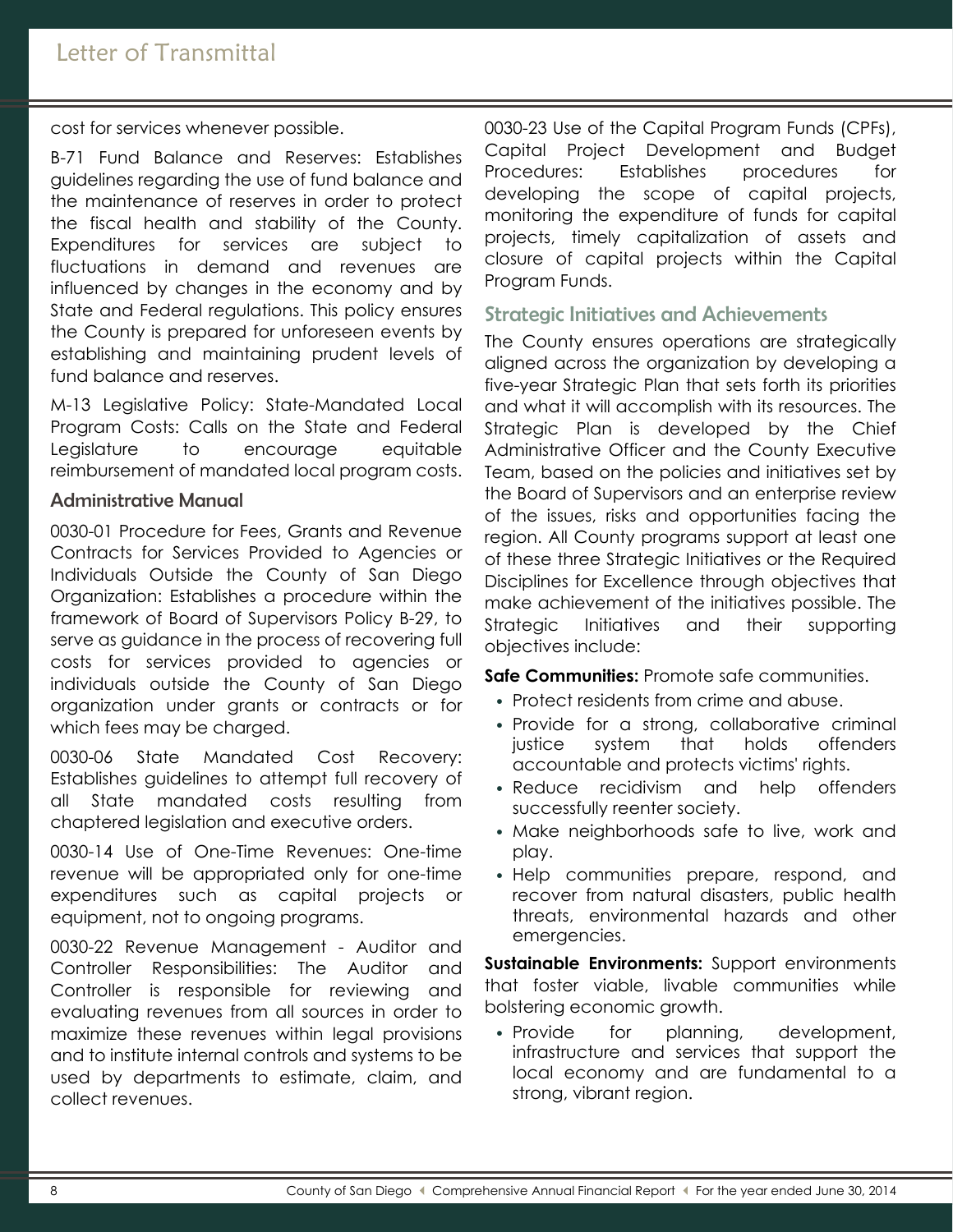- Implement strategies that protect our natural and agricultural resources, diverse habitats and sensitive species, and promote energy efficiency and conservation.
- Promote an environment where communities can prosper and residents can enjoy parks, open spaces, clean air and water, and outdoor experiences.
- Encourage residents to engage in community life, civic activities, volunteering, and recreational interests.

**Healthy Families:** Make it easier for residents to lead healthy lives while improving opportunities for children and adults.

- Help residents adopt a healthy lifestyle.
- Make neighborhoods healthy places to live, work and play.
- Improve access to high-quality and efficient health care that leads to improved physical and behavioral health.
- Assist families in achieving and maintaining self-sufficiency and promote the future wellbeing and prospects of residents.

The Strategic Plan also commits the organization to adhere to eight key internal disciplines that are necessary to maintain a high level of operational excellence and accomplish the Strategic Initiatives. These Required Disciplines for Excellence are:

- **Accountability, Transparency and Ethical Conduct:** Ensure accountability to ourselves and the public by upholding the highest ethical, financial and legal standards in addition to requiring that County business be conducted as openly as possible.
- **Customer Satisfaction:** Ensure customers are provided with superior services, while continually seeking opportunities for an improved experience.
- **Fiscal Stability:** Maintain fiscal stability through key management practices, including financial planning and forecasting, to ensure a structurally balanced budget and the availability of services for customers.
- **Regional Leadership:** The County forges cooperative partnerships, educates, and leverages resources to optimize services for residents.
- **Skilled, Adaptable and Diverse Workforce:** Develop and maintain a skilled, adaptable and diverse workforce that turns plans and resources into success while providing opportunities for well-being.
- **Continuous Improvement and Innovation:** Achieve operational efficiency through continuous efforts to improve and innovate, thereby maximizing value for taxpayers.
- **Essential Infrastructure:** Provide the facilities and structures to ensure superior service delivery to our residents.
- **Information Services:** The County will be the center of Information Services innovation for advancing the delivery of County services, anytime and anywhere.

Within the structure of the two-year operational planning process, the County plans for and attains interim progress toward achievement of the Strategic Initiatives. Some of the highlights over the last year were:

# Strategic Initiative: Safe Communities

- Protected residents from crime and abuse:
	- •Monitored offenders subject to community supervision to mitigate new crimes.
	- •Employed information-led policing strategies to crime problems at the local and regional levels.
	- •Reduced recidivism through evidencebased practices and services in collaboration with community and justice partners.
	- •Continued proactive law enforcement activities in the unincorporated area and in cities that contracted with the Sheriff's Department for law enforcement services.
	- •Expanded services to offenders in custody and increased detention capacity; supported the opening of Phase I of the Las Colinas Detention and Reentry Facility and completed construction of the East Mesa Reentry Facility.
- Ensured neighborhoods are safe places to live, work and play:
	- •Created safer parks, preserves and recreation centers by using volunteers to assist with park patrols, operations, and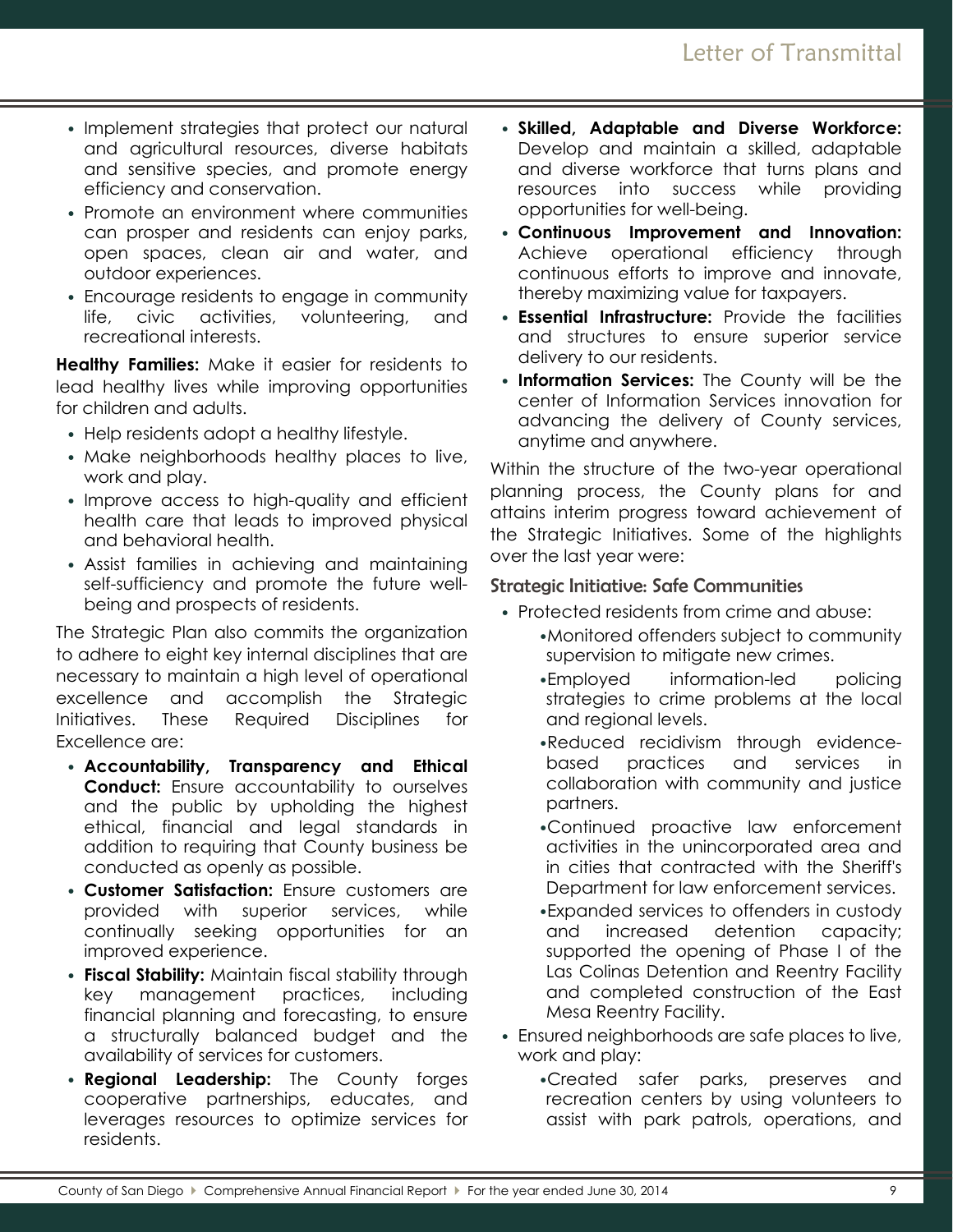# Letter of Transmittal

maintenance, contributing more than 106,500 volunteer hours annually, exceeding goal of 96,000.

- •Reduced risks to lives by ensuring buildings and improvements were designed and constructed in accordance with building safety codes.
- •Reviewed 10,628 proposed building plans to ensure structures are properly and safely designed.
- •Helped 52,966 customers navigate the building permit and inspection process by explaining code requirements and explored options to achieve compliance.
- •Conducted 31,926 building inspections during construction to ensure structures were built in accordance with approved building plans.
- Communities were resilient to disasters and emergencies.
	- •Coordinated with local and regional agencies' emergency services and critical first responder agencies to strengthen the regional emergency notification system.
	- •Collaborated with regional fire service agencies to improve fire protection and emergency response services.
		- •Winner of the San Diego County Taxpayers Association's 2014 Grand Golden Watchdog Award with the City of San Diego, the U.S. Navy and the U.S. Marine Corps for mutual cooperation in fighting and quickly suppressing the May 2014 Wildfires and minimizing damage to taxpayers. The Bernardo, Cocos and Poinsettia fires scorched 26,000 acres and destroyed an estimated 65 structures.
	- •Incorporated disaster preparedness into programs and services that target vulnerable populations and encourage self-sufficiency during and after an adverse event.
	- •Worked with the U.S. Environmental Protection Agency (EPA) and Baja California, Mexico as the U.S. Co-Chair of the Border 2020 Emergency Preparedness and Response Group for the San Diego-Tijuana region:
- •Coordinated and conducted binational emergency training with the goal of ensuring that responders in the region use the same equipment, procedures and have the same training.
- •Integrated the Office of Emergency Services Operational Area Emergency Operations Center and the Tijuana Protection Civil's Emergency Operations Center into binational exercises.

•County Communications Office participated in two drills this fiscal year to prepare for and respond to major natural or man-made disasters impacting the San Diego County region. Provided accurate and timely emergency and recovery information to the public and media, using a wide variety of traditional and new media tools, such as the County's new emergency website, social media, news releases, video and mobile technology.

#### Strategic Initiative: Sustainable Environments

- Promoted green building, including sustainable building practices, renewable energy and energy efficiency through economic incentives, such as waivers for 4,621 renewable energy permits.
- Partnered with East Otay Mesa property owners, the San Diego Association of Governments (SANDAG), the California Department of Transportation (Cal Trans) and the City of San Diego to plan and construct a regional sanitary sewer network to support the phased implementation of the East Otay Mesa Specific Plan while safeguarding public health and the environment.
- Saved 30 million gallons of water at 19 park facilities that have converted to smart irrigation controllers, resulting in water conservation.
- Reduced air pollution emissions and health risk from freight movement by providing 36 grant awards from Proposition1B Highway Safety, Traffic Reduction, Air Quality, and Port Security Bond Act of 2006, Goods Movement Emission Reduction Program funds to award grants to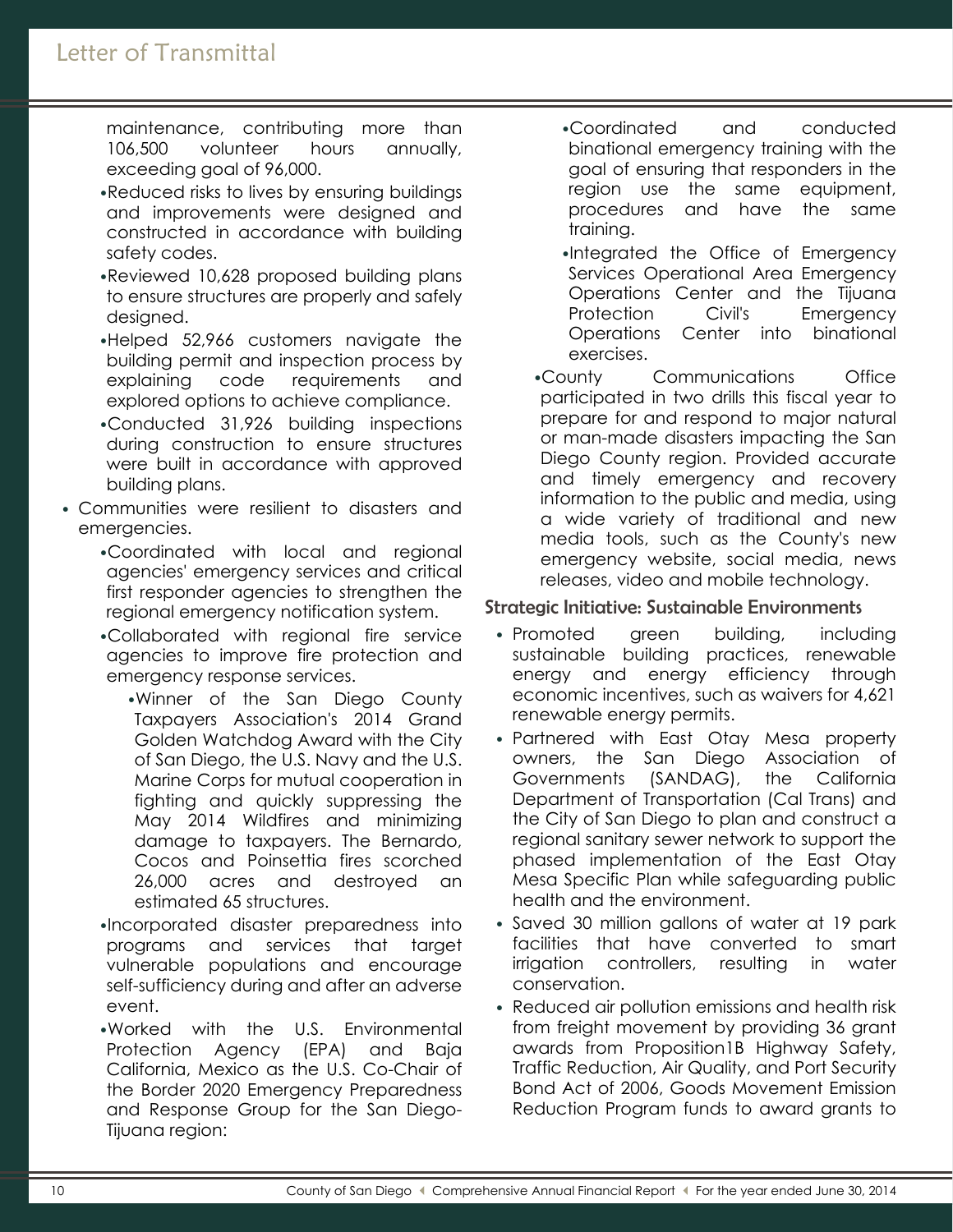equipment owners to replace 150 older, higher emitting heavy-duty diesel equipment with newer, cleaner models.

- Protected the health of the public by reducing exposure to hazardous air pollutants by testing natural gas fired reciprocating internal combustion engines for initial compliance with the National Emissions Standards for Hazardous Air Pollutants; expanding the network of air monitors for carbonyl compounds (toxic air pollutants) to include the Environmental Justice area of Barrio Logan and the Otay Mesa border crossing; and developing the capability to deploy an emergency network of two fine particulate matter (PM2.5) monitors within 48 hours of any wildfire threatening a wide area of the County and provide real-time data delivery to the public.
- Ensured that regulated agricultural commodities met international shipping requirements for Light Brown Apple Moth by inspecting 90 cropland traps once every 30 days to meet export requirements for Canada and Mexico.
- Celebrated 100 years of the County Library with branches as centers of communities, while looking ahead to the use of technology in service delivery.

# Strategic Initiative: Healthy Families

Advanced the County's Strategic Initiatives and Live Well San Diego to provide the right services, to the right people, at the right time for the best possible outcome.

- Built a better service delivery system that is innovative, impactful, and outcome driven.
	- •County Counsel provided effective legal services to the Health and Human Service Agency (HHSA) in matters relating to children who were dependents of the Juvenile Court.
	- •Prevailed in 99% or more of Juvenile Dependency petitions filed in Superior Court.
	- •Prevailed in 100% of Juvenile Dependency appeals and writs filed.
- •Protected public health and the environment by minimizing the risk of sanitary sewer spills.
- •Cleaned 402 miles of sanitary sewer collector mains within the sanitary sewer system.
- •Inspected 21 miles of targeted sewer mains within the sanitary sewer system to identify sewer defects and facilitate proactive facility repairs.
- •Planned and completed a draft detailed design for a major upgrade of the Rancho San Diego wastewater pump station facility.
- •Continued implementation of the multiyear Community Transformation Grant (CTG) to support public health efforts to reduce chronic diseases, promote healthier lifestyles, reduce health disparities, and decrease health care costs, including changing the San Diego Unified School District procurement practices to improve the nutrition of school meals for 132,000 students.
- •Promoted the well-being of children and the self-sufficiency of families through the success of the child support program.
- •Provided 1,089 public health nurse home visits to participants in the Community Based Care Transitions Programs (CCTP) to help them proactively manage their chronic medical conditions and avoid costly hospital readmissions.
- •Expanded trauma-informed practices among Child Welfare Services staff by including trauma information to help foster parents, relatives, non-relative extended family members, and group homes build trust with the children who are leaving the Polinsky Children's Center to be in their care.
- •Ensured that all construction work by utility companies and private developers in the County's right-of-way that is within 1,000 feet of a school site provided safe access to schools for families and children.
- Supported positive choices that empowered residents to take responsibility for their own health and well-being.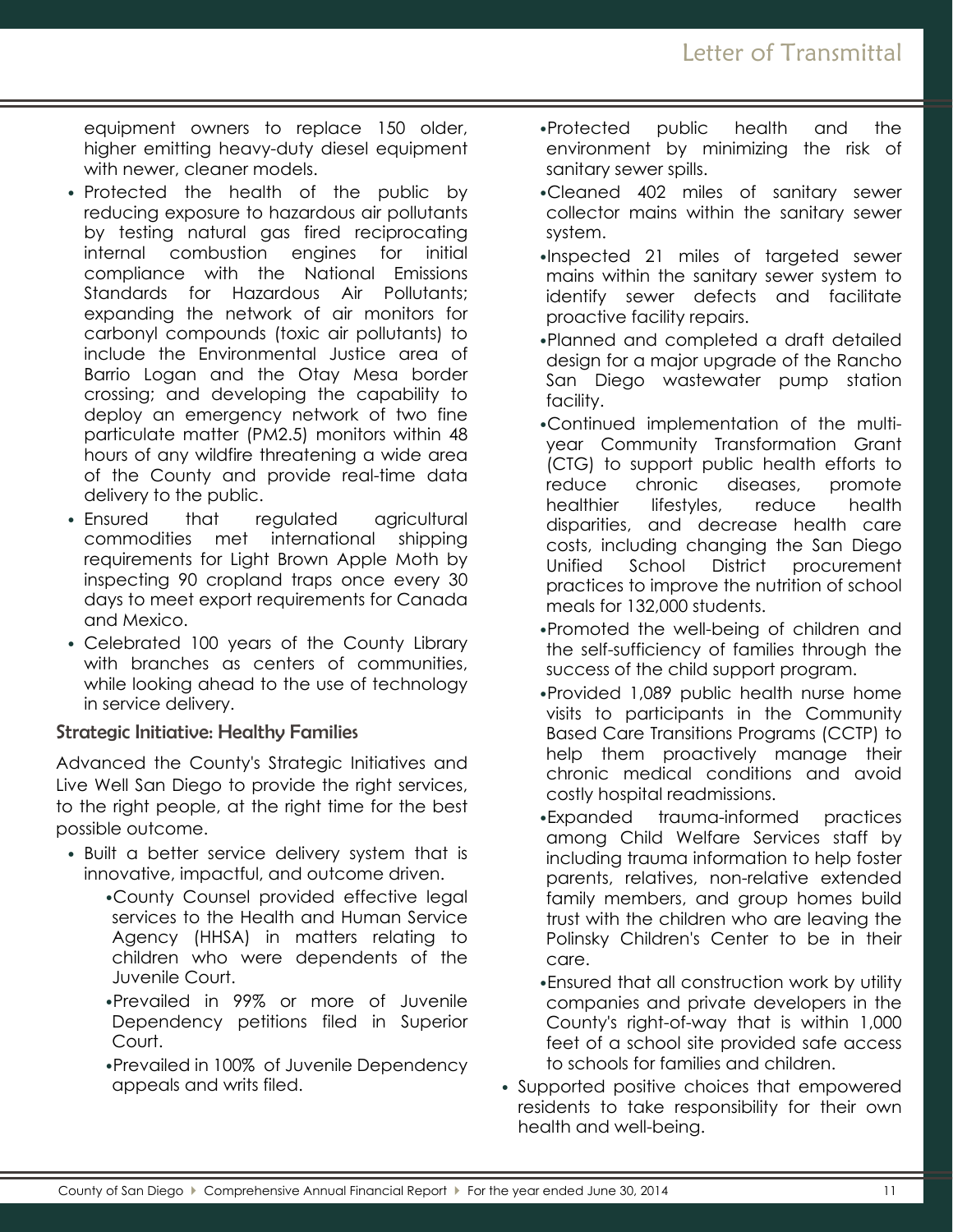- •Continued implementation of the multiyear Supplemental Nutrition Assistance Program Education (SNAP-Ed) project to promote nutrition education and obesity prevention services to 30,484 low-income families that are potentially eligible for the federally funded Cal Fresh food assistance program. This project is a continuation of the grant formerly known as the Community Nutrition Education program.
- •Provided nutrition education for 525 lowincome families with children, emphasizing healthful nutrition practices, food resource management and food safety. Additionally, over 3,000 youth received nutrition education via a train-the-trainer method whereby teachers are taught the curricula and then teach their students.
- •Supported regional efforts to reduce homelessness among families and veterans and increase self-sufficiency through the Veterans Affairs Supportive Housing vouchers for rental assistance and Emergency Solutions Grant funds for security and utility deposits.
- •Promoted healthy lifestyles for 2,000 adults and seniors through participation in 66 recreation programs.
- •Educated over 9,000 children on awareness of and protection from mosquito-borne diseases and other vectorrelated diseases, household hazardous waste/source reduction, environmental health careers, and food and pool safety by conducting outreach presentations to primary and/or secondary school children at schools or other outreach events throughout the year.
- Pursue policy and environmental changes that make it easier for people to engage in healthy and safe behaviors.

•Identified various community projects including creating walkable neighborhoods and community gardens. These projects will be conducted by, and with, graduates from the Resident Leadership Academy (RLA) in support of the regional community health improvement plans. RLA graduates are community members who have received

training on how to advocate for improvements to the health, safety and quality of life within their own neighborhoods.

- •Supported the Department of Human Resources employee wellness initiatives that promoted healthy and safe behaviors in the workplace, including employee volunteers who served as Wellness Champions on the Wellness Committee to promote activities such as the Stairwell Campaign, and the blood and bone marrow drive.
- •Developed the third phase of the succession plan to advance Live Well San Diego.

# Certificate of Achievement

The Government Finance Officers Association of the United States and Canada (GFOA) awarded a Certificate of Achievement for Excellence in Financial Reporting to the County for its comprehensive annual financial report (CAFR) for the fiscal year ended June 30, 2013. In order to be awarded a Certificate of Achievement, a government must publish an easily readable and efficiently organized CAFR. This report must satisfy both generally accepted accounting principles and applicable legal requirements.

A Certificate of Achievement is valid for a period of one year only. We believe that our current comprehensive annual financial report continues to meet the Certificate of Achievement Program's requirements and we are submitting it to the GFOA to determine its eligibility for another certificate.

## Other Awards and Recognitions

The County of San Diego is always looking for ways to improve the lives of residents and save taxpayer dollars by cutting costs, streamlining processes, incorporating the latest technology and expanding services. We do it to improve communities, but it's an added bonus when people take notice!

Here's a look at the recognition the County received during the past fiscal year for its leadership and excellence in operations.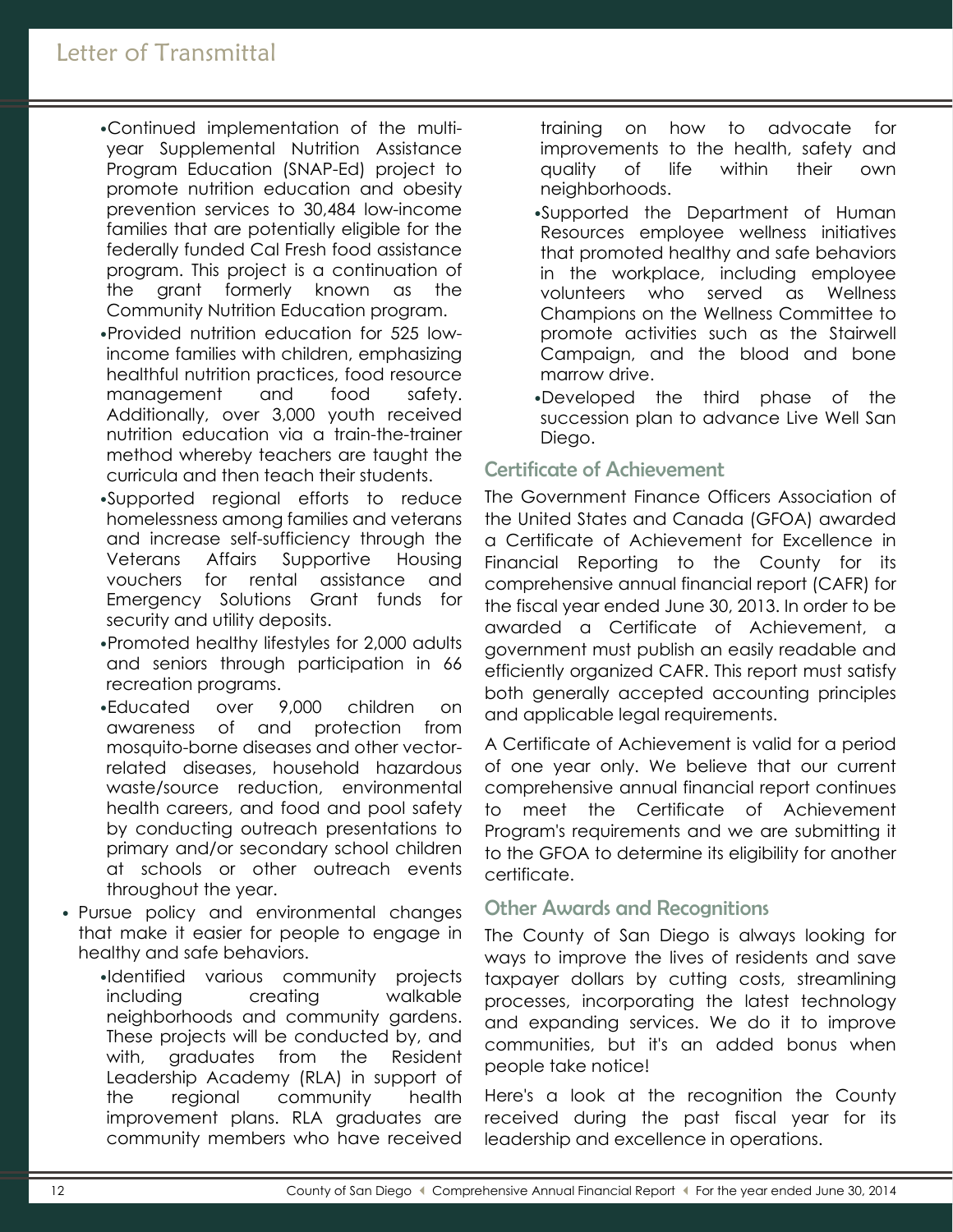San Diego County Taxpayers Association

The San Diego County Taxpayers Association gives organizations that employ cost-efficient, smart governing decisions and innovative initiatives its Watchdog Awards. Of those winners, one is selected as the Grand Golden Watchdog Award. San Diego County has taken home that honor three years in a row now.

• In 2014, the County was named along with the City of San Diego, the U.S. Navy and the U.S. Marine Corps for working together to fight wildfires that had taken place only months before the ceremony. This cooperation among local, state and federal governments enabled firefighters, the military, emergency medical service providers and law enforcement to put the fires out quickly, minimize damage and help residents stay safe.

#### National Association of Counties (NACo)

The National Association of Counties recognizes innovative county government programs from across the nation each year. In 2014, the County of San Diego received 34 NACo awards - the highest number of awards in California and tied with another county for the most in the nation. Two programs, "AlertSanDiego" and "Community Transition Center" not only won awards, but were judged "Best in Category." See below for highlights and learn more about the awards on County News Center at http:// www.countynewscenter.com/news/san-diegocounty-wins-34-achievement-awardsoutstanding-programs.

- AlertSanDiego (Office of Emergency Services): The Office of Emergency Services was honored for teaming up with the Target Corporation to give free tents donated by the company to the first 2,000 local residents who filled out Family Disaster Plans and registered with AlertSanDiego, the County's emergency alert system for cell phones. Learn more at http://www.countynewscenter.com/news/ pledge-prepare-win-tent.
- Community Transition Center (San Diego County Probation Department): Probation created a new County unit to help deal with

"Public Safety Realignment" - the State's 2011 move to shift responsibility for thousands of prisoners from state prisons to counties - by making sure offenders undergo assessments, treatment and case-plan development before being released into the community.

- Operations Center Redevelopment for Consolidation and Effectiveness (Department of General Services): The redevelopment project used a creative public-private approach to create a government center that consolidated public and internal services in a walkable, energy-efficient and model campus. The multi-year phased project replaced outdated and inefficient one and two-story buildings.
- San Diego Legends (San Diego County Library): The Legends project lets San Diego elders lead selected youth by example. The elders exemplify lifestyles that embrace the community's diversity, spiritual integrity, humanism and healthy living. Their lives and accomplishments are a testament to the nobility of hard work, respect for each other, commitment and a 'greater good.'
- Family Advocate Program (San Diego County Probation): Retired probation officers serve as Family Advocates to help reduce language and cultural barriers for Hispanic youth and others involved in the juvenile justice system. Probation employs two bilingual Family Advocates who work at the Juvenile Court and help steer youth and their parents through the complex legal process to help address court and probation requirements.
- First 5 San Diego Quality Preschool Initiative (First 5 Commission): The initiative implements high-quality preschool programs that will help reduce the school readiness gap and improve children's school achievements in San Diego County. It is designed to ensure access to a high-quality preschool experience at no cost to families in 17 targeted high-need communities. The program promotes high standards for the delivery of early childhood education program services and learning environments based on state and nationally recognized best practices.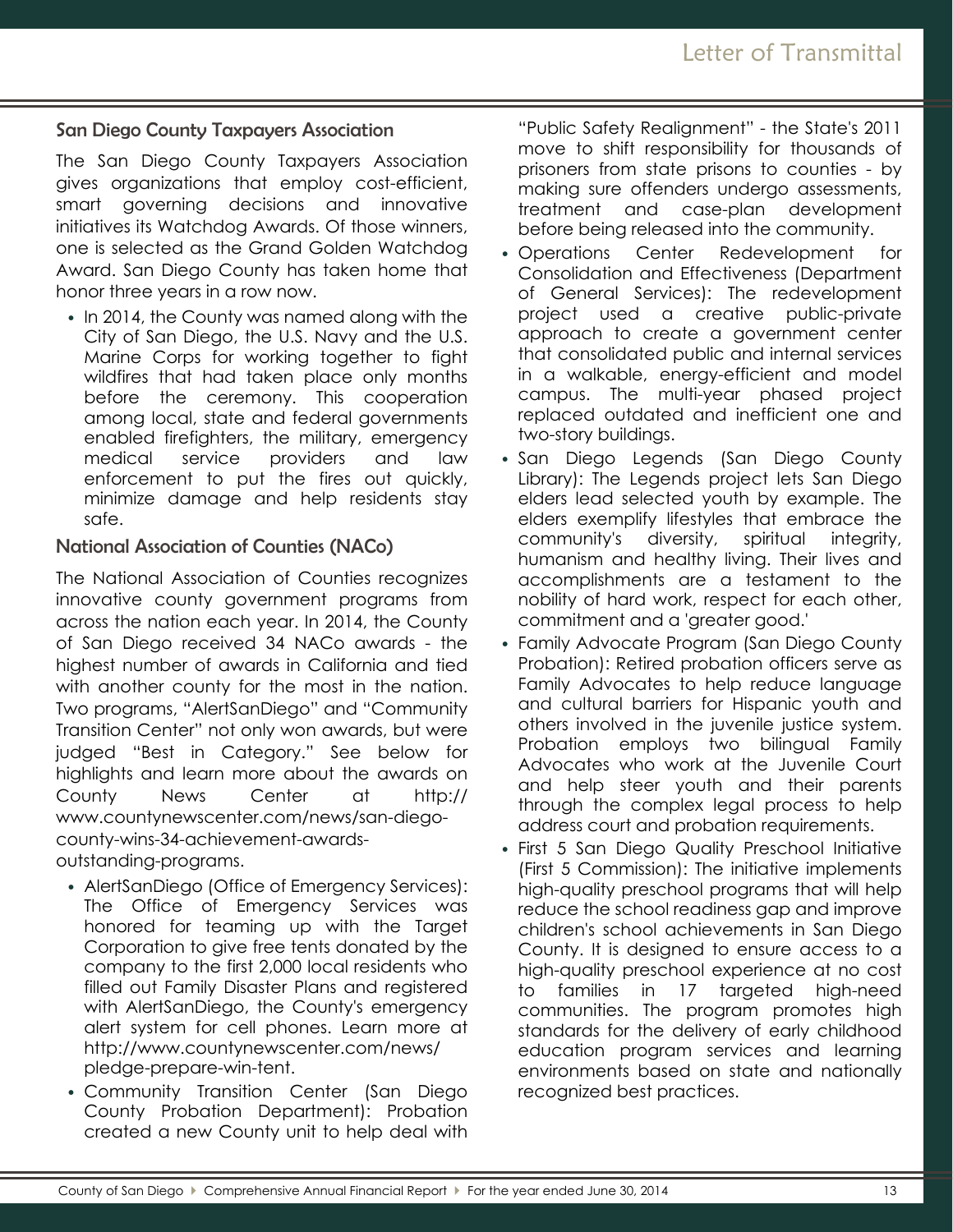- Workers Compensation e-Billing (Department of Human Resources): An initiative that expanded the use of current vendor software to drastically reduce the volume of paper used for workers compensation medical bills. The project came at no cost to the County and has significantly improved staff efficiency in processing and paying medical bills.
- E-Notification (Treasurer-Tax Collector): A program designed specifically to remind taxpayers that their property tax payment will soon be due.
- Property Tax Drive-Thru "Drop-n-Go" Payment Program (Treasurer-Tax Collector): Property tax payments made by vehicle drive-through during peak periods.
- Behavioral Health Court (Public Defender): Behavioral Health Court is a collaborative program that helps formally diagnosed mentally ill offenders receive treatment, supervision and guidance on reaching life goals rather than jail time. It holds individuals accountable while helping them change for the better. The pioneering, innovative program helps offenders develop skills, receive appropriate mental health services and support in maintaining stable lives. The County of San Diego established the program to end the jail/prison revolving door many mentally ill offenders find themselves in. Defendants in this program are required to plead guilty to their crimes, but then receive treatment to reduce criminal activity.
- Community Resource Directory (San Diego County Probation): The San Diego County Probation Department has created a webbased Community Resource Directory to assist in linking probationers to appropriate community based intervention services based on their assessed needs via a customized case plan. The directory is a catalog of countywide services to which adults and juveniles can be referred in pursuit of their rehabilitation. The service provider reports back to probation officers on offender progress toward meeting program goals.
- DNA CODIS Hit/CMS Integration Program (District Attorney): The DNA CODIS Hit/CMS Integration Program is an innovative effort to enhance public safety by making DNA data

automatically accessible for prosecutors. The real-time notifications allow the deputy district attorneys to connect a defendant to a new crime scene, even if it is someone they have prosecuted in the past.

- San Diego Electronic Probable Cause Declaration (Sheriff's Department): The project streamlines the presentation of probable cause declarations from arresting officers, via the jail to the courts for judicial review to determine if an arrestee shall remain in County Jail pending arraignment. It was a joint initiative between the San Diego County Sheriff and the Superior Court. This information technology project was internally developed by the Sheriff Department's Data Services Division.
- Tsunami Inundation Zone Mailing Project (Office of Emergency Services): The County of San Diego spearheaded a project to create tsunami evacuation zone maps for each of its coastal cities, employing common terminology and symbology to ensure message consistency regardless of where members of the public may be along San Diego's coast. City-specific tsunami information and evacuation brochures were then mailed to every single resident and business within the worst-case scenario tsunami inundation zones as identified by the USGS.
- Autoscore (Department of Human Resources): Human Resources implemented autoscoring, which looks at applicants' answers to a series of questions and screens out those who do not meet minimum qualifications. This enables staff to maintain timely hiring processes. The County receives over 90,000 online applications annually.
- Lead Gradient Study of Ambient Air Surrounding the McClellan-Palomar Airport (Air Pollution Control District (APCD)/ Department of Public Works): The Air Pollution Control District collaborated with the County Department of Public Works Airports Division and conducted a special "Lead Gradient Study" of the ambient air surrounding the McClellan-Palomar Airport in which levels of the heavy metal lead were measured from April to May 2013 and determined to be well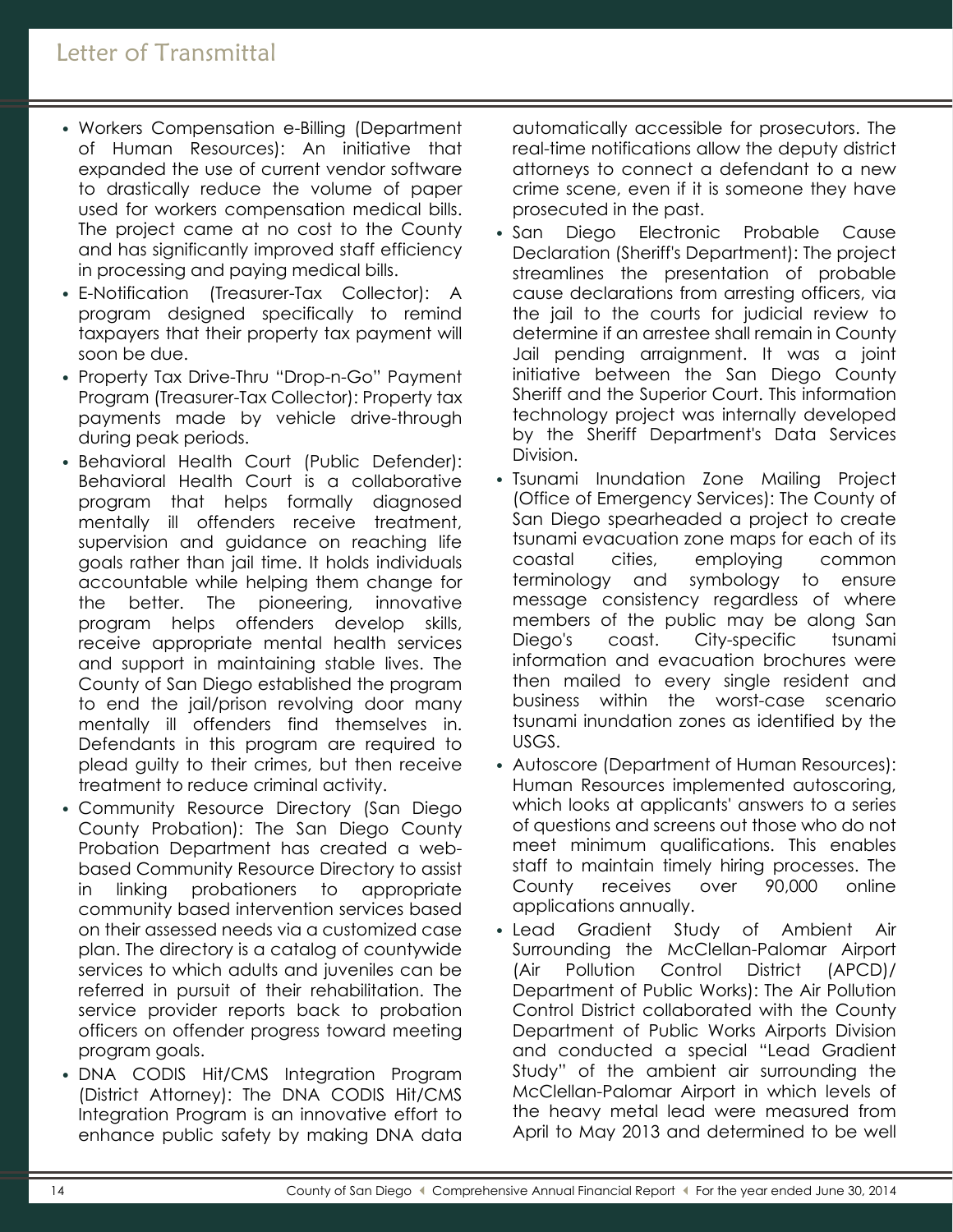below national limits. The study is of special significance because the EPA has been testing for lead in the air at more than 15 airports nationwide using the single-location sampling protocols and the APCD-Public Works study developed proper testing protocols for airport lead levels to ensure the public is appropriately informed of actual lead levels in the air they breathe.

- Beach and Bay Mobile Website (Department of Environmental Health): To meet growing demands in the use of mobile devices and provide timely public health protection information, the Department of Environmental Health launched its Beach Water Quality Monitoring Mobile Website. The site provides up-to-date beach water quality information to protect public health.
- Chemical Suicide Risk Assessment for First Responders and the Public (Department of Environmental Health): The County of San Diego, Department of Environmental Health, Hazardous Materials Division conducted an extensive risk assessment to evaluate the hazards associated with responding to hydrogen sulfide suicides and the subsequent disposal of the hazardous wastes. This risk assessment has been presented and wellreceived by fire, law and medical professionals at local, regional, national and international conferences.
- Love Your Heart (Health and Human Services Agency): Love Your Heart is a Valentine's Day event during which the County and its partners provide free blood pressure screenings to the public at select sites throughout the San Diego region. The goal of Love Your Heart is to activate San Diegans to "know their numbers" and take charge of their own heart health.
- Protecting Our Hospitals From Contamination (Department of Environmental Health): The Department of Environmental Health, Hazardous Materials Division has trained over 400 hospital workers at 19 area hospitals to use Homeland Security equipment for decontamination. Hazardous materials incident victims that arrive at an area hospital potentially can close that hospital if not handled properly. The classes were

conducted using adjunct instructors from multiple hospitals to standardize the hospitals and improve interoperability.

- Safe Pain Medication Patient Handout (Behavioral Health): The San Diego County Prescription Drug Abuse Task Force developed a colorful Safe Pain Medicine Prescribing handout printed in English and Spanish. The handout is given to all patients who are discharged from any emergency department in San Diego County.
- Plan to Eliminate Homelessness for Families With Children (Housing and Community Development): The Department of Housing and Community Development created a Special Local Preference for Homeless Families for the Housing Choice Voucher Rental Assistance Program (commonly referred to as "Section 8"). This preference is aimed at breaking the cycle of homelessness by providing a resource to prevent homeless individuals and families with children from returning to the streets or shelters once they have graduated from a federally funded transitional housing program.
- Fall Risk Screenings for Older Adults in Community Settings (Aging and Independence Services): Aging and Independence Services developed a screening to determine older adults' risk of falling.
- Grandparents Raising Grandchildren (Aging and Independence Services): Aging and Independence Services has been working with community partners and service providers to identify needed resources and support for grandparents raising grandchildren and other kinship caregivers in the community. Their combined efforts have resulted in annual "Grandparents Raising Grandchildren" symposiums held at various regional locations and in the creation of "Handbook for Grandparents and Other Relatives Raising Children," which is available in English and Spanish, and online as well.
- County Government Jobs Makeover (Department of Human Resources): Redesigned the external website to meet industry trends for design. The department included a promotional video to educate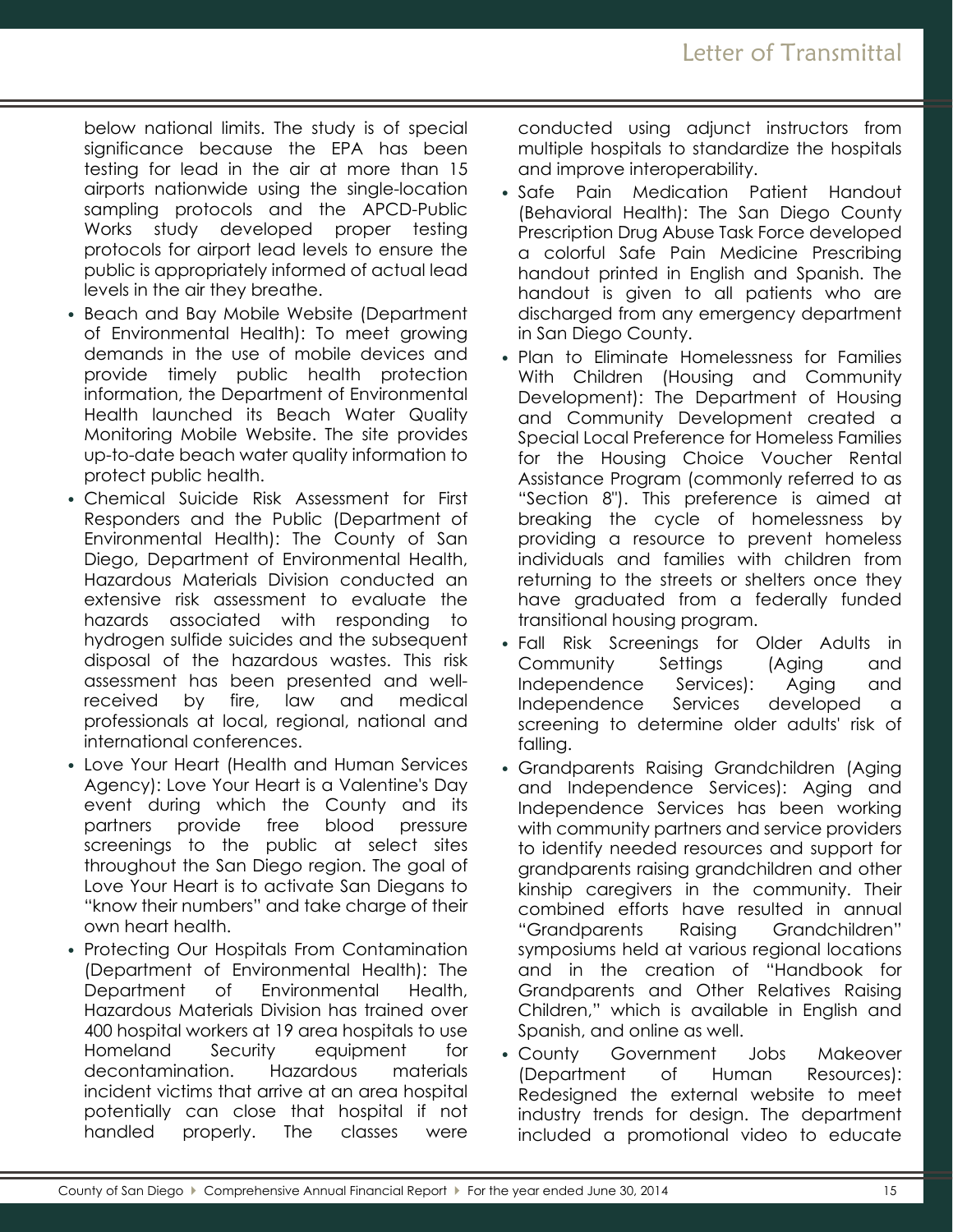potential employees on available County opportunities, created a user-friendly experience and considered millennials in the design.

- Electronic Performance Appraisal Notification (Department of Human Resources): The Department of Human Resources improved the administration of performance appraisals in the County by implementing paperless delivery of notifications of performance appraisals due to departments. This saved the County significant annual printing costs and eliminated the labor costs of sorting and mailing the bi-weekly performance appraisal forms to departments.
- Improved Access to Immunization Services (Health and Human Services Agency): The South Region Public Health team successfully designed, implemented and evaluated a web-based immunization scheduling pilot that has improved access to important public health services. Evaluation data demonstrated a 96.7% high customer satisfaction rating and a significant reduction in wait time for services.
- Job Applicant Self-Scheduling (Department of Human Resources): Human Resources implemented the self-scheduling component of NEOGOV for written exams and interviews for applicants. This provided more convenience and flexibility for applicants and resulted in a reduction of staff time spent scheduling exams and interviews.
- Legal Paperless System (Department of Child Support Services): The Department of Child Support Services' Legal Paperless System is an application that eliminated the need for paper files in court. The system reduced costs associated with generating paper files and increased the efficiency of the court hearing process.
- Wireless Radio Alarm Transmission System (Department of General Services): The Department of General Services developed a Wireless Radio Alarm Transmission System to ensure the continuous, fast, and reliable transmission of critical alarm signals from County facilities. The goal was to improve the performance of the existing alarm

communication system, minimize/eliminate reliance on older analog phone lines and, where possible, reduce costs associated with the use of dedicated phone land lines.

- Community Design Guideline Checklists and Streamlined Process (Planning and Development Services): The program establishes a new ministerial process for the design review of multi-family, commercial and industrial projects within nine unincorporated County village areas with adopted Community Design Guidelines. The new ministerial process is implemented through standardized Design Review Checklists that streamlined the design review process. By complying with the Design Review Checklists, applicants avoid going through the lengthier discretionary process while continuing to ensure that Community Design Guidelines are appropriately applied and community character is maintained.
- Live Well San Diego Initiative Focuses on Population Health, Safety and Quality of Life (Health and Human Services Agency): Live Well San Diego is an initiative that promotes a vision of healthy, safe and thriving communities in which every resident across the county can "live well." It marks an evolution in how local government connects with and energizes the public to make positive choices for their own well-being. Live Well San Diego involves every department in County government, formally recognized partners across every sector, and five regional leadership teams that drive change at the community level. The backbone or infrastructure of this initiative includes a new website-LiveWellSD.org-and Top 10 Indicators to capture progress and focus efforts, as well as a process for enlisting and recognizing organizations as Live Well San Diego partners.
- Online Building Permits for Roof-Mount Solar (Planning and Development Services): The Department of Planning and Development Services developed an online application for roof top solar (photovoltaic) permits, and heating / air conditioning. Collectively, the department is processing over 25% of total permit volume online. This is a 400% increase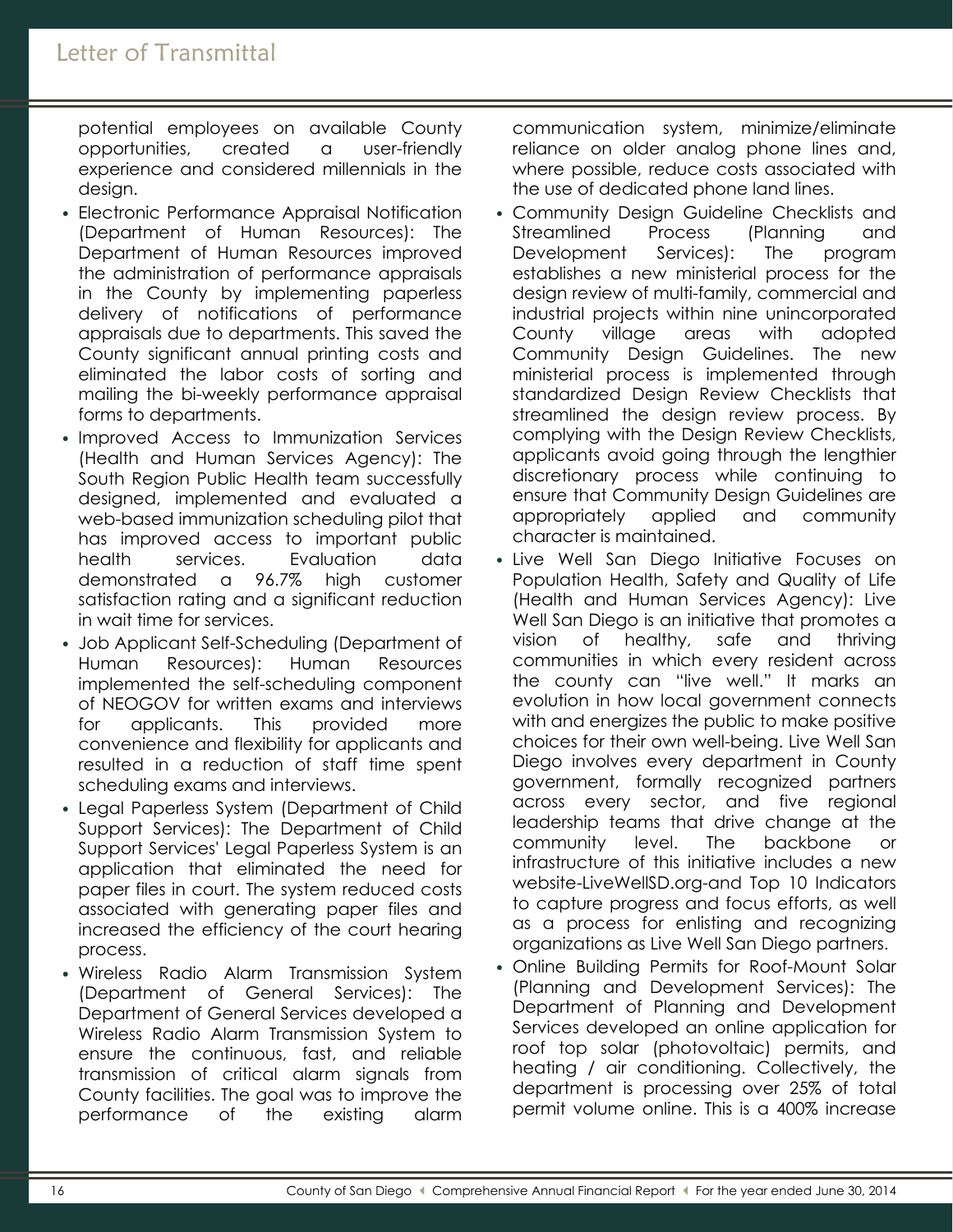from a year ago. It saves the customer and County a significant amount of time and money.

• Fleet Mobile Maintenance (Department of General Services): The Fleet Mobile Maintenance Program offers an efficient and cost-effective method in providing routine preventive maintenance and repair of County vehicles and equipment operating in remote areas and where there is no fleet maintenance facility within close proximity. The benefits include a reduction in fuel cost, vehicle mileage and staff downtime associated with transporting vehicles to and from Fleet Maintenance Facilities.

#### California State Association of Counties (CSAC)

San Diego County led the state in the CSAC annual awards program which honors the most innovative programs developed and implemented by California counties each year. CSAC recognized the County of San Diego with one Challenge Award and six Merit Awards in 2014.

• A Challenge Award went to the County's Accela Automation Implementation, a new website to streamline a wide variety of permitting operations and allows you to apply for and pay for certain permits online. People can submit plans, ask to schedule an inspection and conduct research on permits and property information on the new website.

San Diego received Merit Awards for the following:

- Embedding Eligibility Workers at Local Food Banks: County Health and Human Services Agency had staff work at two food bank agencies to enhance access to nutrition assistance and health coverage. This partnership helps provide Cal Fresh (food stamps) and Medi-Cal application assistance.
- Online Building Permits: To reduce the time and cost of processing, as well as to improve customer service, the County's Planning and Development Services department developed an online application process for roof-mounted solar panels that has cut the processing time in half and eliminated the

need for customers to spend time and money driving to County offices to get their building permits.

- Paperless Performance Appraisals: The County's Department of Human Resources improved the administration of performance appraisals by implementing a paperless system. This electronic system has saved the County significant annual printing costs and eliminated the labor costs of sorting and mailing forms.
- Plan to Eliminate Homelessness for Families: The County established a Special Local Preference for Homeless Families applying for a Housing Choice Voucher Rental Assistance Program - commonly referred to as Section 8. This preference is aimed at breaking the cycle of homelessness.
- San Diego Emergency Smartphone Application: This mobile application allows users to access critical information to prepare for, respond to and recover from disasters in San Diego County, including wildfires. The application is accessible on iPhone, iPad or Android phone and tablet.
- Sheriff's Analysis Driven Law Enforcement (SADLE): The Sheriff's Analysis Driven Law Enforcement team uses traditional investigative techniques along with computeraided analysis to anticipate and respond to crime trends and hot spots. Overall, the approach has spread through the department and is credited with contributing to a 5% reduction in crime in the Sheriff's service areas.

#### Additional Honors

- First 5 San Diego received a Bronze award in the Campaign-Not-for-Profit category of the Telly Awards. The Telly Awards honor outstanding local, regional, and cable TV commercials and programs, video and film productions, web commercials, videos and films. First 5 won for its Early Childhood Health and Education Campaign.
- The SD Emergency mobile application, available at www.sdcounty.ca.gov/ appcenter, received the International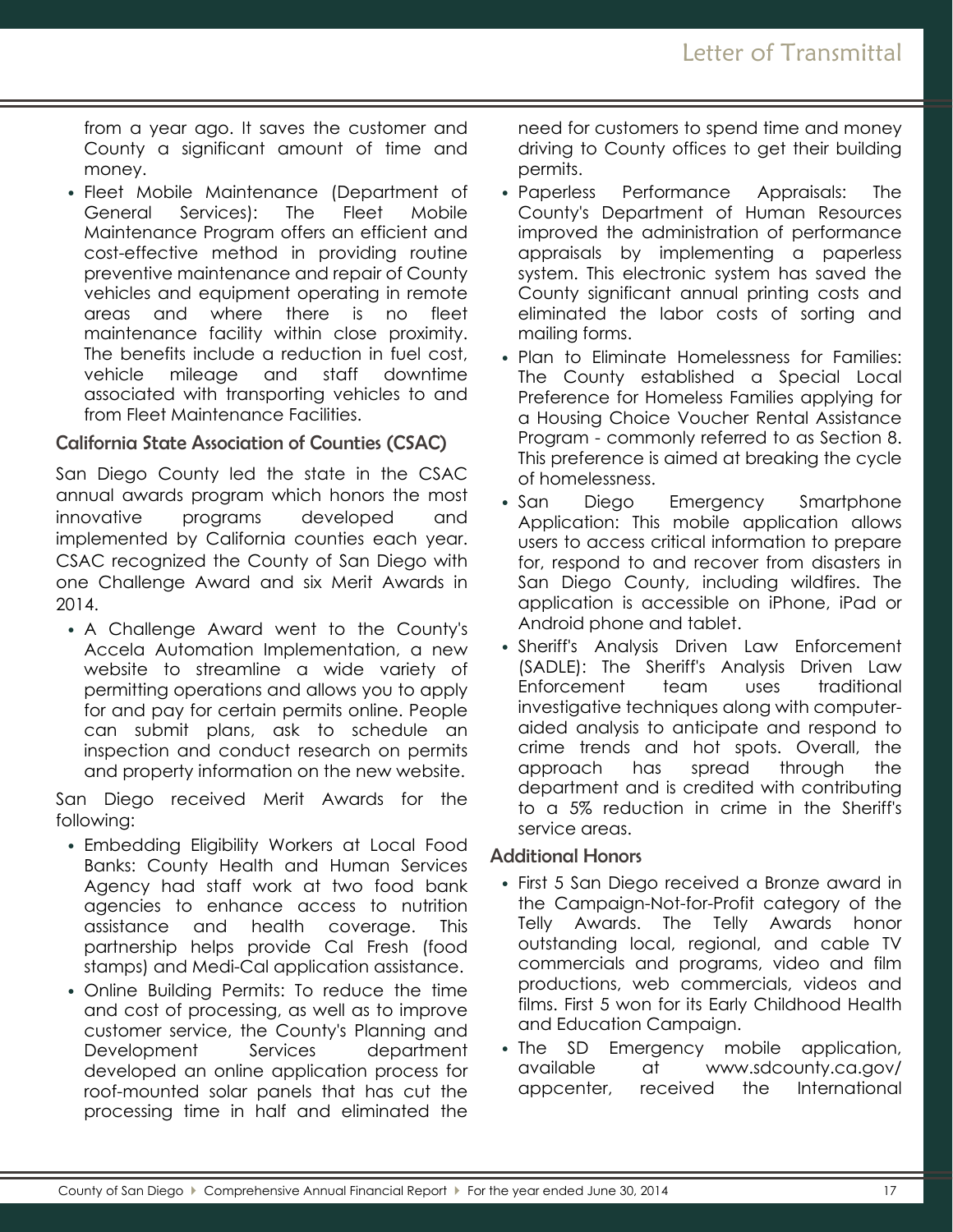Association of Emergency Managers 2013 Global Technology and Innovation Award for a local government.

- The Department of Purchasing and Contracting received an Achievement of Excellence in Procurement Award for the 13th year in a row from the National Procurement Institute. The department was among 179 agencies to win the award, which recognizes organizational excellence in procurement by measuring innovation, professionalism, eprocurement, productivity and leadership attributes.
- Two County projects won the Center for Digital Government Best of California Awards. The Department of Child Support Services won for its Legal Paperless System in the "Best Application Serving an Agency's Business Needs" category. Learn more about the application at http://countynewscenter.com/ video?v=152554. The Office of Emergency Services won for its SD Emergency mobile application (available at www.sdcounty.ca.gov/appcenter) in the "Best Mobile/Wireless Project" category.
- The County was recognized with the Distinguished Budget Presentation Award for the Adopted Operational Plan Fiscal Years 2013-2014 & 2014-2015. This makes 12 consecutive years that the Government Finance Officers Association (GFOA) has recognized the County's commitment to the highest standards of governmental budgeting.
- Aging and Independence Services received two Achievement Awards from the National Association for Area Agencies on Aging for the More on the Menu (MOM) program and the Peer Educator Development and Leadership (PEDAL) program. MOM provides fresh produce to homebound older adults. Learn more at http://countynewscenter.com/ news/helping-seniors-put-more-menu. PEDAL is an innovative program designed to support chronic disease self-management.
- Supervising Environmental Health Specialist, Nick Vent, was given a Fire and Life Safety Educator of the Year award from the Fire Prevention Officers Section of the San Diego County Fire Chiefs' Association. The award is

presented to a public educator, fire inspector or firefighter who is selflessly dedicated to public fire safety education. Vent was nominated because of the extensive hazardous materials response and terrorism awareness training he has provided over the years in his role with the Department of Environmental Health.

- The Edgemoor Skilled Nursing Facility in Santee was honored by the American Health Care Association/National Center for Assisted Living with the 2013 Not-for-Profit Program of the Year award for the Sierra Stroll Program. The program helps patients who suffer from dementia, mental illness and aggression by allowing them to engage in social and physical activities to improve their physical and mental health.
- The Help and Outreach to Protect the Elderly (HOPE) Team received one of 10 prestigious national Community Partnership Awards from Mutual of America. The team is a partnership of health, social service and law enforcement agencies focused on helping the most vulnerable victims of elder abuse get back on their feet and avoid being re-victimized.
- County Communications Office videographer Suzanne Bartole was awarded an Emmy for her profile of mountain bikers who volunteer with the Sheriff's Department Search and Rescue Team. The story is featured on County News Center and also ran on the CNC-TV's "County Chronicles" program. Bartole received the award from the National Academy of Television Arts and Sciences Pacific Southwest chapter. Watch http:// countynewscenter.com/video?v=152269
- The San Diego County Investment Pool's comprehensive annual report received the Certificate of Achievement for Excellence in Financial Reporting from the Government Finance Officers Association of the United States and Canada. The Certificate of Achievement is the highest form of recognition in the area of governmental accounting and financial reporting.
- County News Center (http:// countynewscenter.com/) was named the best in the nation in local government multimedia. It was honored by the National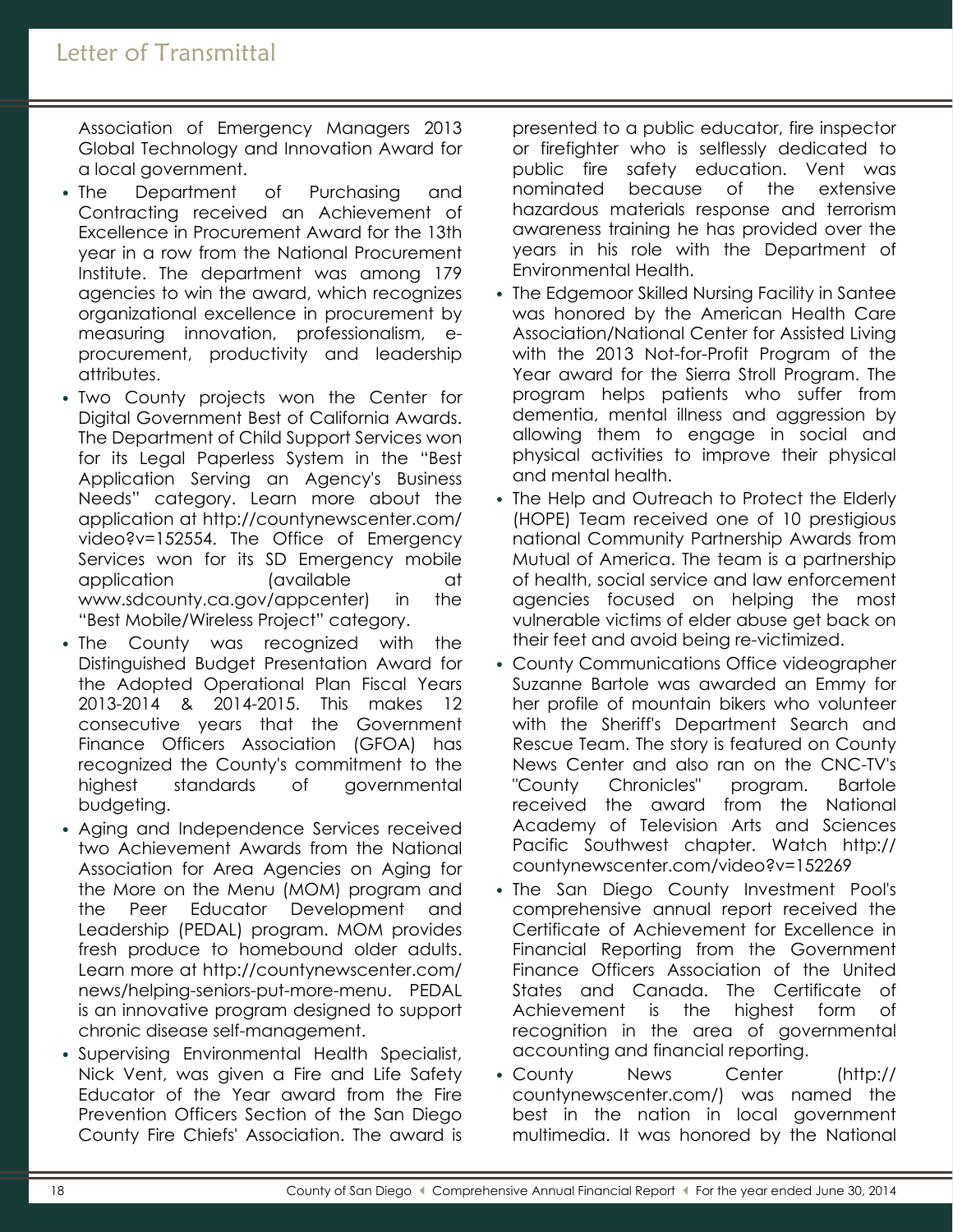Association of Telecommunications Officers and Advisors with the distinction of First Place for Overall Excellence.

- The County earned two Gold Beacon Spotlight awards from the California State Association of Counties for its efforts to reduce energy consumption and practice sustainability. The first award was for "Sustainability Best Practice Activities" after the County implemented 20 best practices in 10 different areas. The second was for "Energy Savings at Facilities" for reducing electricity and natural gas use in County buildings by more than 10% between 2006 and 2012. The Beacon Awards recognize cities and counties for reducing greenhouse emissions, saving energy and adopting policies and programs that promote sustainability.
- A project to update the County Transportation Impact Fee (TIF) won a Small Firm Merit Award in the 2014 Engineering Excellence Awards competition, sponsored by the American Counsel of Engineering Companies. A TIF is a fee that developers pay to mitigate the cumulative impacts of development.
- The California Park and Recreation Society presented the Creating Community Award of Excellence for Environmental Stewardship to the County for its efforts in involving the community in beautification projects, community cleanups and environmental education. Learn more at http:// countynewscenter.com/news/celebratingmilestone-regional-park.
- The top passport official in the United States presented the Clerk of the Board with a Leadership Award for his exceptional commitment to the passport program in San Diego County, outstanding customer service and adherence to rigorous standards.
- The Department of General Services received the 2013 Public Facility Award of Excellence from the California Counties Facilities Services Association. DGS demonstrated exceptional dedication to facilities excellence through best practices, process innovation, staff development, department automation and energy program improvements.
- Two County of San Diego projects, the Rancho San Diego Sheriff Station and the Registrar of Voters building at the County Operations Center, received the Construction Management Association of America's Project Achievement Awards, which recognize excellence in construction management. The American Public Works Association also recognized both projects as representing the best in the public works profession.
- The City of San Diego's Environmental Services Department selected the County as a Director's Recycling Award winner. The 2014 Waste Reduction and Recycling Awards recognized the County as an environmental leader through our combined efforts in waste reduction and recycling.
- County News Center won five first place honors at the Annual Conference for the California & Nevada Region of the National Association of Telecommunications Officers & Advisors. The awards were for Best Website, Best Use of Social Media, Magazine Program (for "County Chronicles"), Public Safety (for our Realignment video) and Documentary-Profile.
- Sheriff's Deputy William Dunford recently received the Charles "Bud" Meeks Valor Award for Deputy Sheriff of the Year, one of the highest honors a deputy sheriff can receive in the nation from the National Sheriff's Association. He is credited for helping save the lives of two fellow deputies. Read his story: http://countynewscenter.com/news/ deputy%E2%80%99s-aid-wounded-partnersearns-top-honor
- The Fire Safe Council of San Diego County, a nonprofit agency promoting fire prevention and management, presented the County Fire Authority with an Agency Award for providing exceptional service within the community. The award recognized the Fire Authority for funding work that better prepared more than 200 properties in the East County for the 2014 fire season.